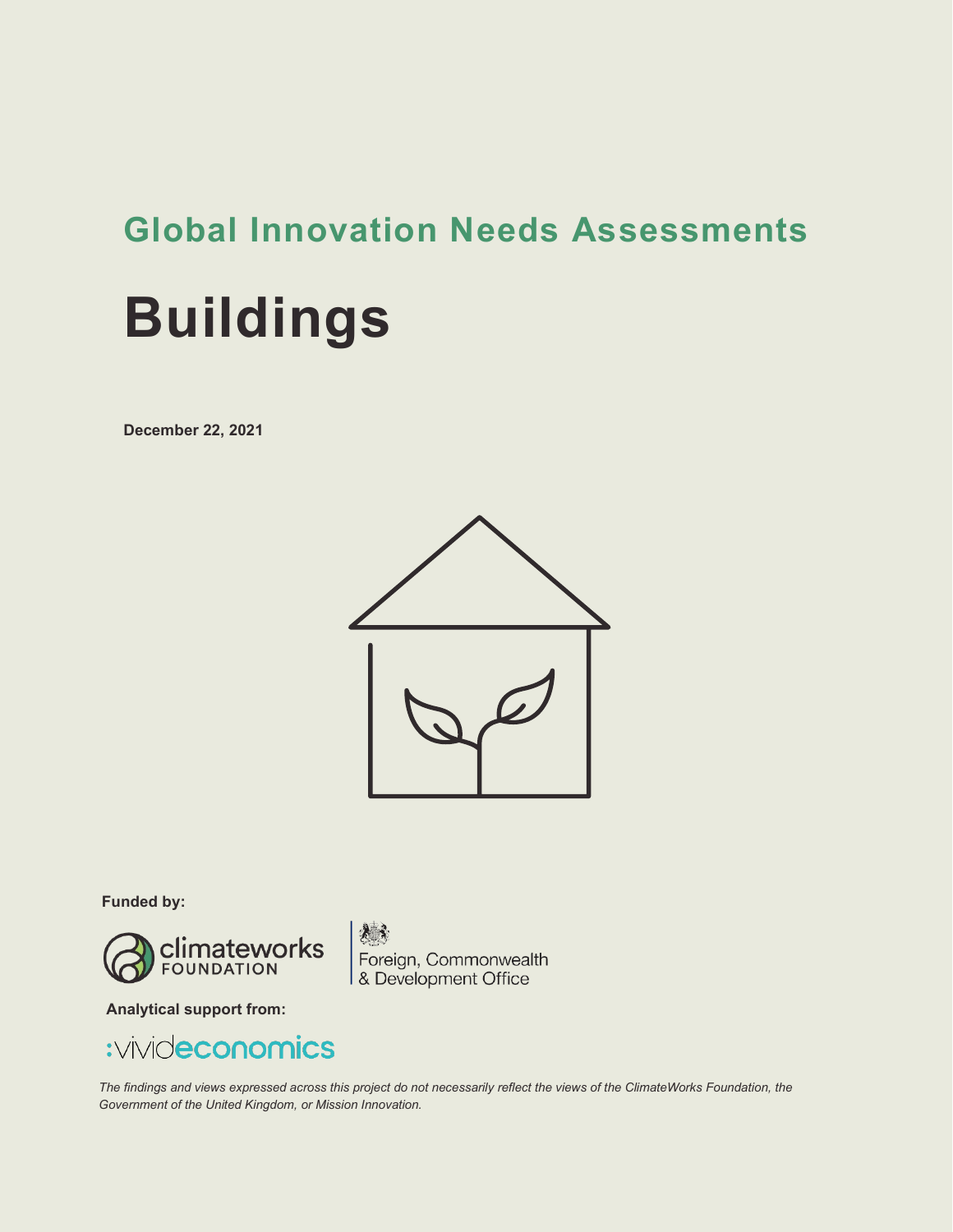## **The Global Innovation Needs Assessments**

**The Global Innovation Needs Assessments (GINAs) is a first-of-its-kind platform for assessing the case for low-carbon innovation.** The GINAs take a systemwide perspective, explicitly modeling the impact of innovations across the global economy. Uniquely, the analysis quantifies the economic benefits of low-carbon innovation and identifies the public investments—from research and development to commercialization—needed to unlock these benefits. The analysis is divided into three phases: Phase 1, global energy and land use; Phase 2, global industry; and Phase 3, regional deep dives.

**The GINAs analyses neither assess all relevant technologies nor evaluates all relevant factors for policy judgments. Instead, they provide a novel evidence base to better inform policy decisions.**  The Phase 1 analysis examines climate mitigation technologies in energy and land use, ranging from demand response to protein diversification, to model the economic value of related innovation investment. Later phases expand this research. Like all technologies, adoption poses risks and potential downsides; some technologies in the analysis remain controversial. Which innovations to invest in is ultimately a policy judgment. This analysis provides no policy recommendations regarding investment in specific technologies.

*Phases of the Global Innovation Needs Assessments* 



**The Global Innovation Needs Assessments project is funded by the ClimateWorks Foundation and the UK Foreign, Commonwealth & Development Office.** Analysis was conducted by Vivid Economics. Thank you to the UK Department for Business, Energy and Industrial Strategy (BEIS) analysts and the Mission Innovation Secretariat which were consulted on aspects of the work, and to BEIS for its support of the 2017–2019 Energy Innovation Needs Assessments, which developed the methodological approach taken here.

*The findings and views expressed here do not reflect the view of ClimateWorks, the Government of the United Kingdom or Mission Innovation.*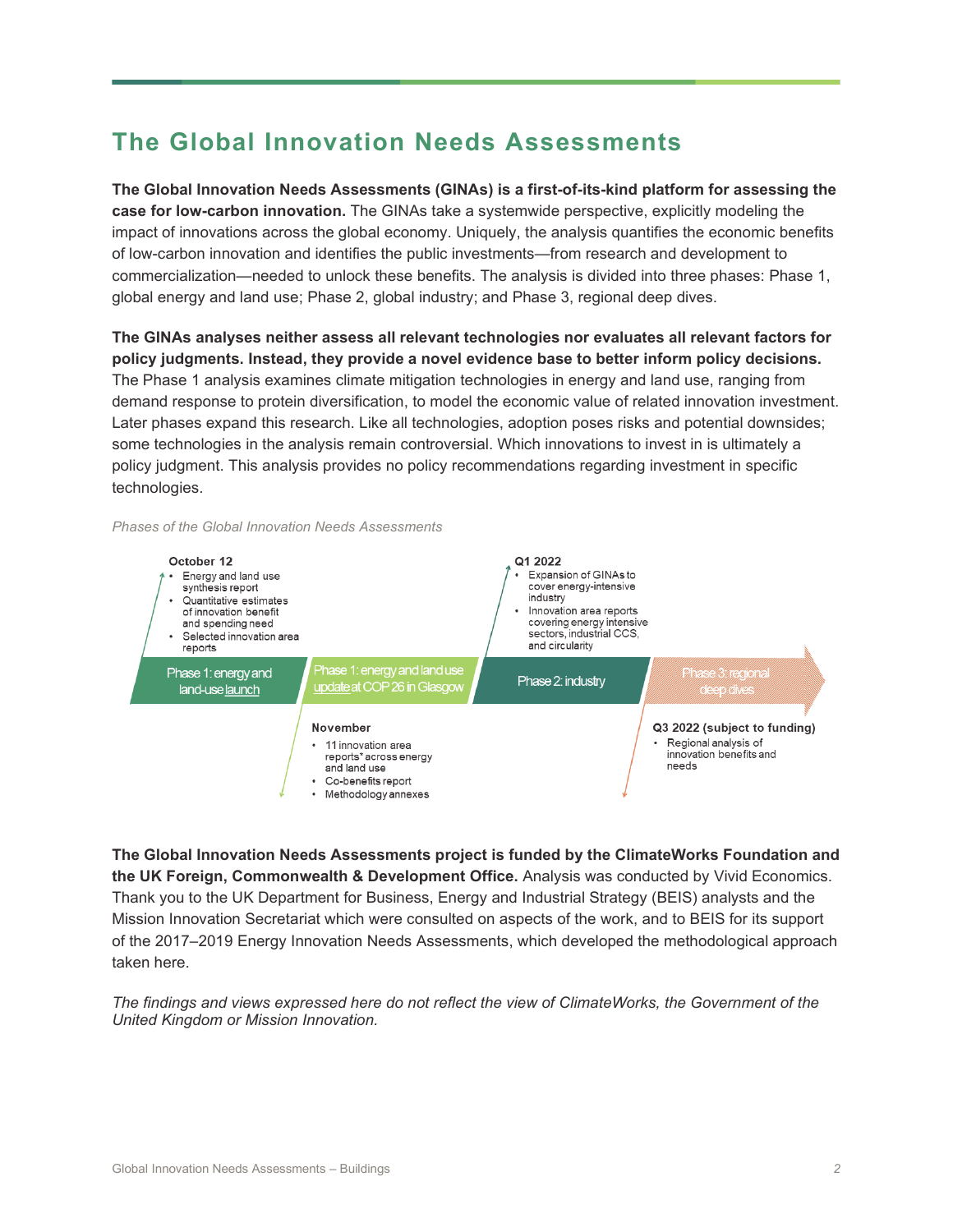#### **Phase 1 GINA outputs**

All GINAs reports and other GINAs outputs are available on the GINAs website at [https://www.climateworks.org/report/ginas/.](https://www.climateworks.org/report/ginas/)

*The suite of outputs for Phase 1 of the Global Innovation Needs Assessments* 

1. Energy and land use synthesis report: slide-based summary for policymakers and executives Synthesis of the findings across the innovations considered in energy and land use

2. Energy and land use and agriculture innovation reports: in-depth quantitative analysis for industry and policy analysts



3. Co-benefits of innovation report: qualitative analysis of the environmental and other non-economic benefits of net-zero innovation

- 4. European case study: analysis of jobs and growth benefits in Europe specifically
- 5. Methodology annex: description of the modeling approach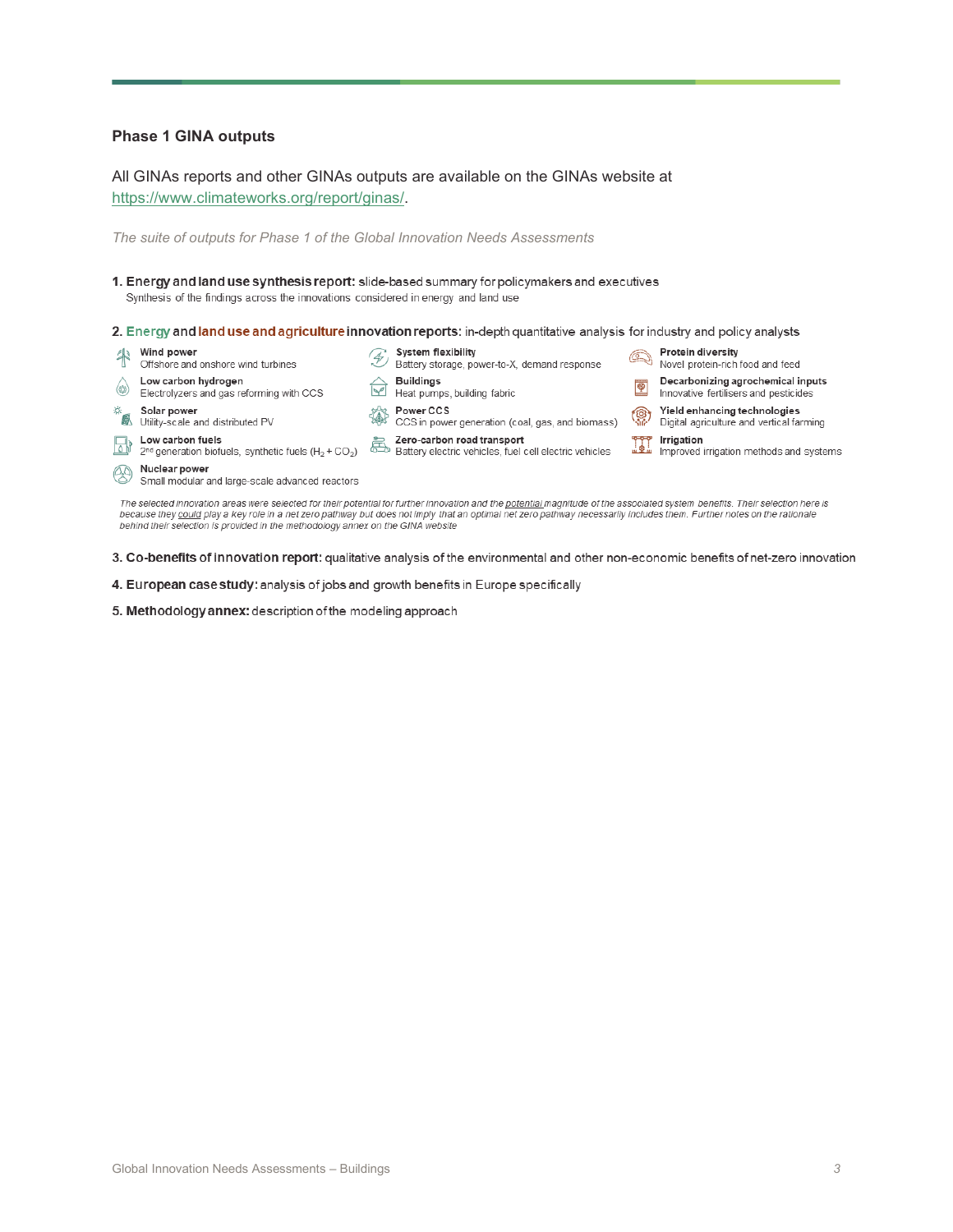## **Executive Summary**

**Buildings currently represent about 30% of global final energy use and 28% of energy-related CO2 emissions.** One-third of these emissions are direct emissions, mainly from the use of fossil fuels for space heating and water heating (80%) and cooking (16%). The remaining two-thirds are indirect emissions associated with the use of electricity for cooling, lighting, laundry, and other appliances as well as for district heating. Although power sector decarbonization will be a major driver of indirect emissions reductions, the buildings sector represents many mitigation opportunities. Abatement potential is particularly large in heating because of its large direct emissions as well as in cooling because of its increasing indirect emissions. This report focuses on two areas of innovations with the largest abatement potential: *heat pumps* and *building envelopes*.[1](#page-3-0) Innovations in heat pumps can reduce emissions and energy associated with space heating, water heating, and cooling; innovations in building envelopes can significantly reduce the energy required for heating and cooling while increasing residents' thermal comfort. Emissions associated with the construction of buildings are not considered in this report, which focuses on abatement innovations in heavy industry.

**Innovation in buildings helps reduce costs and is critical to removing deployment barriers.** In some markets, installation of heat pumps and refurbishment of improved building envelopes already provide long-term cost savings by reducing energy bills, particularly for new buildings in Europe, North America, and northeast Asia. However, the upfront costs and inconvenience of these efforts keeps their deployment low. Heat pumps currently have about 7% market share in the residential heating equipment market, and less than 5% of new buildings meet near-zero energy performance standards (IEA 2020b). Innovation in heat pumps and building envelopes could lower their deployment costs and improve their value to consumers. For example, conventional heat pumps cannot produce the high-temperature water that some water-heat distribution systems require, necessitating modifications to pipework and radiators. Developments in high-temperature heat pumps address this barrier, allowing the pumps to be installed in old buildings with much less hassle and at lower costs.

**Greater innovation and commercialization could reduce global energy system costs by \$100 billion per year on average between now and 2050.** Next-generation heat pumps could help reduce emissions associated with heating and cooling by displacing fossil fuel use in heating and by achieving energy efficiency greater than that of other electrified equipment for heating and cooling. Energy-efficient building envelopes with improved insulation could reduce energy requirements for heating and cooling, moderating electricity demand in winter cold spikes and summer midday heat waves, respectively. Furthermore, heat pumps with smart controls are potentially a major source of demand-side flexibility because winter heating demand could represent up to a third of winter peak demand in some electricity systems.

<span id="page-3-0"></span><sup>1</sup> Heat pumps are functionally the same as air conditioners but operated in reverse to provide heating. This report uses "heat pumps" to describe all variants of heat pumps in residential and commercial buildings for space heating, water heating, and cooling. Building envelopes refers to all physical elements of the outer shell of a building, including roofs, walls, doors, windows, ceilings, and foundations. This report uses "energy-efficient building envelopes" to refer to any material or design that improves thermal efficiency and leads to energy savings for buildings.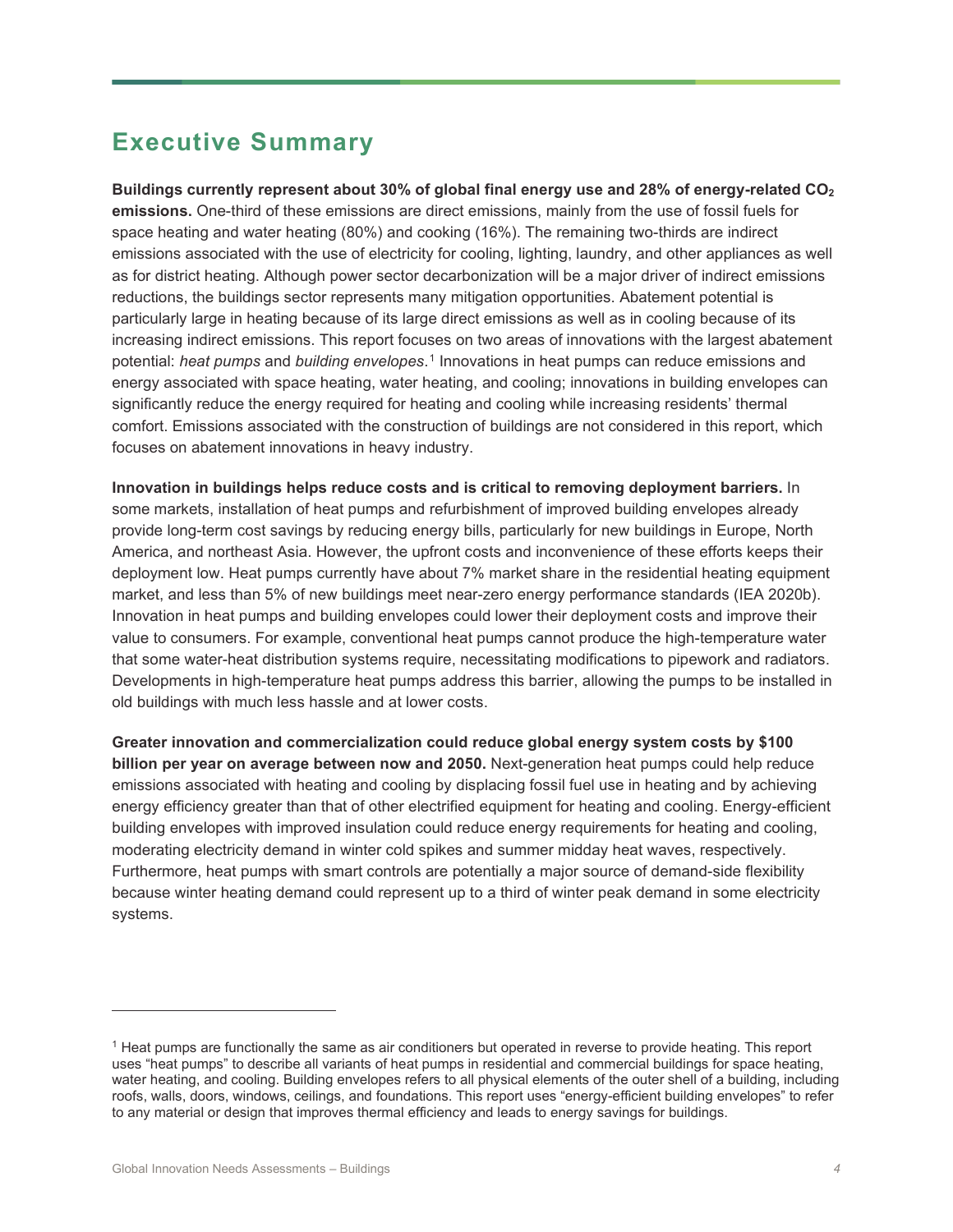By 2050, the (undiscounted) value of cost savings from increased innovation in heat pumps and building envelopes could reach \$360 billion per year. The discounted cumulative benefits between now and 2050 could reach \$500 billion.

**To unlock these public benefits, public commercialization spending and RD&D spending need to reach \$1.4 billion and \$0.4 billion per year, respectively.** Although some heat pumps and energyefficient building envelopes are commercially mature, innovations can help speed deployment of less mature options that promise lower costs or better performance. Public spending on RD&D and commercialization can help realize the substantial benefits of rapid decarbonization of buildings. RD&D is estimated to require \$400 million in public spending per year, which doubles current spending on heat pumps and building envelopes. Commercialization, such as subsidies for energy efficiency renovation, would require about \$1.4 billion per year to increase production of energy-efficient building envelopes in markets where they are not yet widely deployed. However, innovation spending from governments should be accompanied by other "pull" policies that drive development, such as energy efficiency standards, stringent building codes, and time-of-use tariffs, to encourage adoption of demand-responsive appliances.

**Innovation could bring business opportunities worth \$100 billion in GVA per year and could support 900,000 jobs globally in 2050.** Both heat pumps and energy-efficient building envelopes represent growing markets driven by stringent building codes and energy efficiency standards. Innovative companies operating in these supply chains stand to benefit from this trend. The global heat pump market could be worth \$36 billion in annual GVA and could support 500,000 direct jobs in 2030. Meanwhile, the market for energy-efficient building envelopes could be worth about \$72 billion in annual GVA and could support 900,000 direct jobs in 2030. About half of such economic value and jobs will be associated with installation and construction, which has limited exposure to trade. The other half will be associated with manufactured equipment and materials, which present export opportunities for innovative companies that come up with more efficient heat pumps or high-performance building envelopes.

| <b>Public benefits</b> | Cumulative 2021-2050, undiscounted: \$3,200 billion        |
|------------------------|------------------------------------------------------------|
| (i.e., energy system   | Cumulative 2021-2050, discounted at 5% p.a.: \$500 billion |
| cost savings)          | Annual average 2021-2050, undiscounted: \$100 billion      |
| <b>Business</b>        | 2035: \$110 billion GVA, 1.3 million direct jobs           |
| opportunities          | 2050: \$100 billion GVA, 0.9 million direct jobs           |
| <b>Public spending</b> | Commercialization, annual average 2021-2035: \$1.4 billion |
| required               | RD&D, annual average 2021-2035: \$0.4 billion              |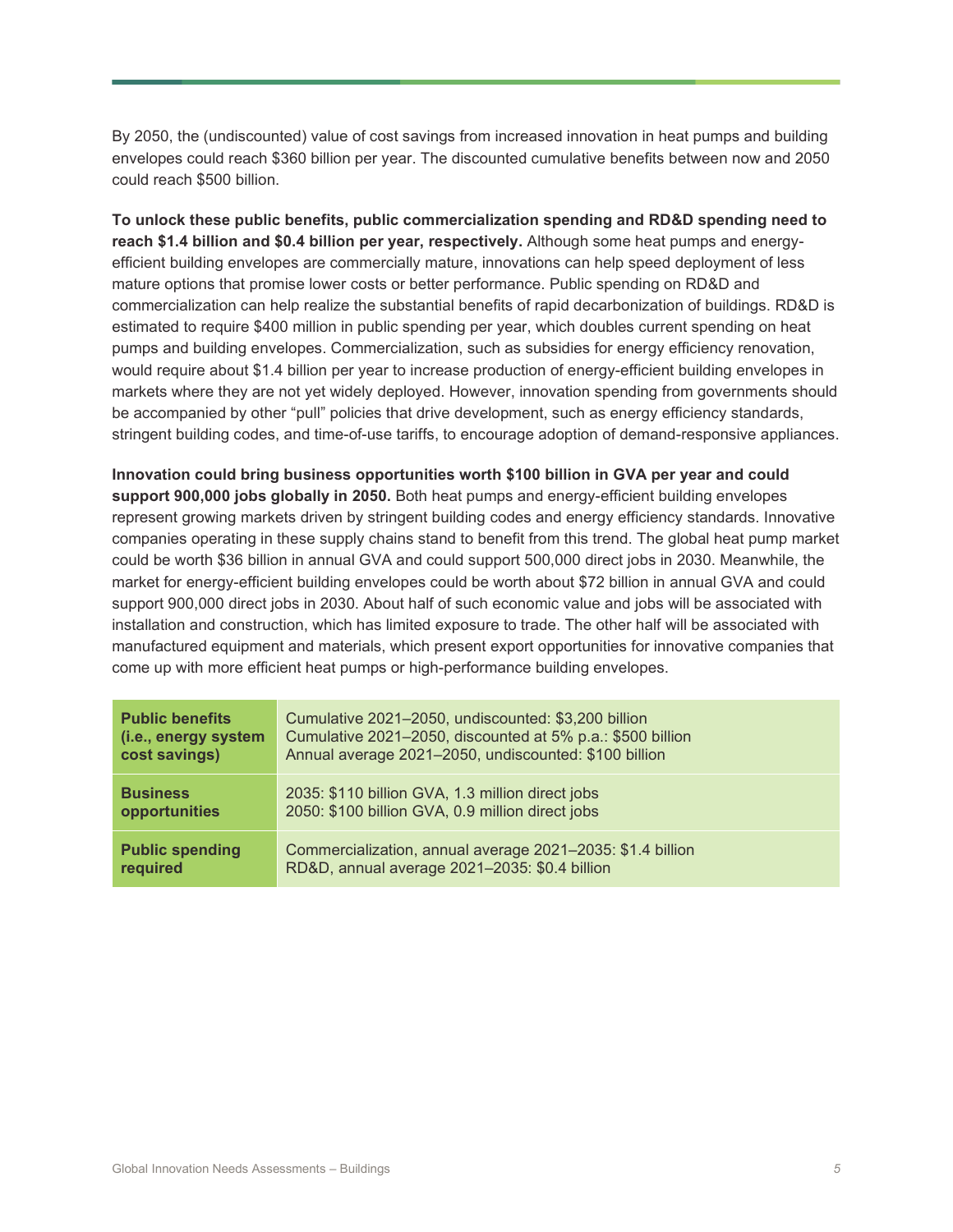# **1. Buildings and the energy system**

## **1.1. Current role in the energy system**

**The buildings sector consumes energy through space and water heating, cooling, lighting, and the use of appliances, accounting for 30% of global final energy use and 28% of energy-related CO2 emissions. [2](#page-5-1)** The buildings sector comprises residential, public, and commercial properties.[3](#page-5-2) The main energy end uses in buildings are heating and cooling. However, energy consumption patterns differ significantly by region: buildings in moderate and warm climates consume most energy through cooking (38%) and water heating (30%), whereas those in cold climates spend the most energy on space heating (45%) and appliances (32%) (BNEF 2021). Buildings in low-income countries spend much less energy on appliances and are more likely to use traditional biomass as their energy source. Overall, buildings represent 28% of global energy-related  $CO<sub>2</sub>$  emissions, two-thirds of which are indirect emissions attributed to power and heat consumed by buildings.

**Driven by population growth and economic growth, energy use from buildings has increased 1.1% per year on average over the last two decades.** Constructed floor space has increased by about 65% since 2000, reaching 245 billion square meters  $(m^2)$  in 2019 (IEA 2020a). A 25% decrease in average energy use per  $m<sup>2</sup>$  over the same period did not offset the rapid growth in floor areas, resulting in steady increases in energy use, as shown in [Figure 1.](#page-5-0) Therefore, decarbonization of buildings requires decoupling energy consumption growth and emissions.



<span id="page-5-0"></span>**Figure 1. Buildings' energy consumption by type of energy service, 2000–2017.**

*Note:* "Appliances and other" includes major household appliances such as refrigerators, clothes washers and dryers, dishwashers, and televisions as well as small plug-loads such as printers and computers. *Source:* IEA 2019.

<span id="page-5-1"></span><sup>&</sup>lt;sup>2</sup> The 28% reflects both direct and indirect emissions. When energy use in materials for building construction and renovation is included, the share of global final energy use is 36% and the share of energy-related emissions from buildings and construction is 37% (IEA 2020b).

<span id="page-5-2"></span><sup>3</sup> The residential sector is the largest component within the buildings sector by floor area (80%), final energy use  $(70\%)$ , and  $CO<sub>2</sub>$  emissions  $(60\%)$ .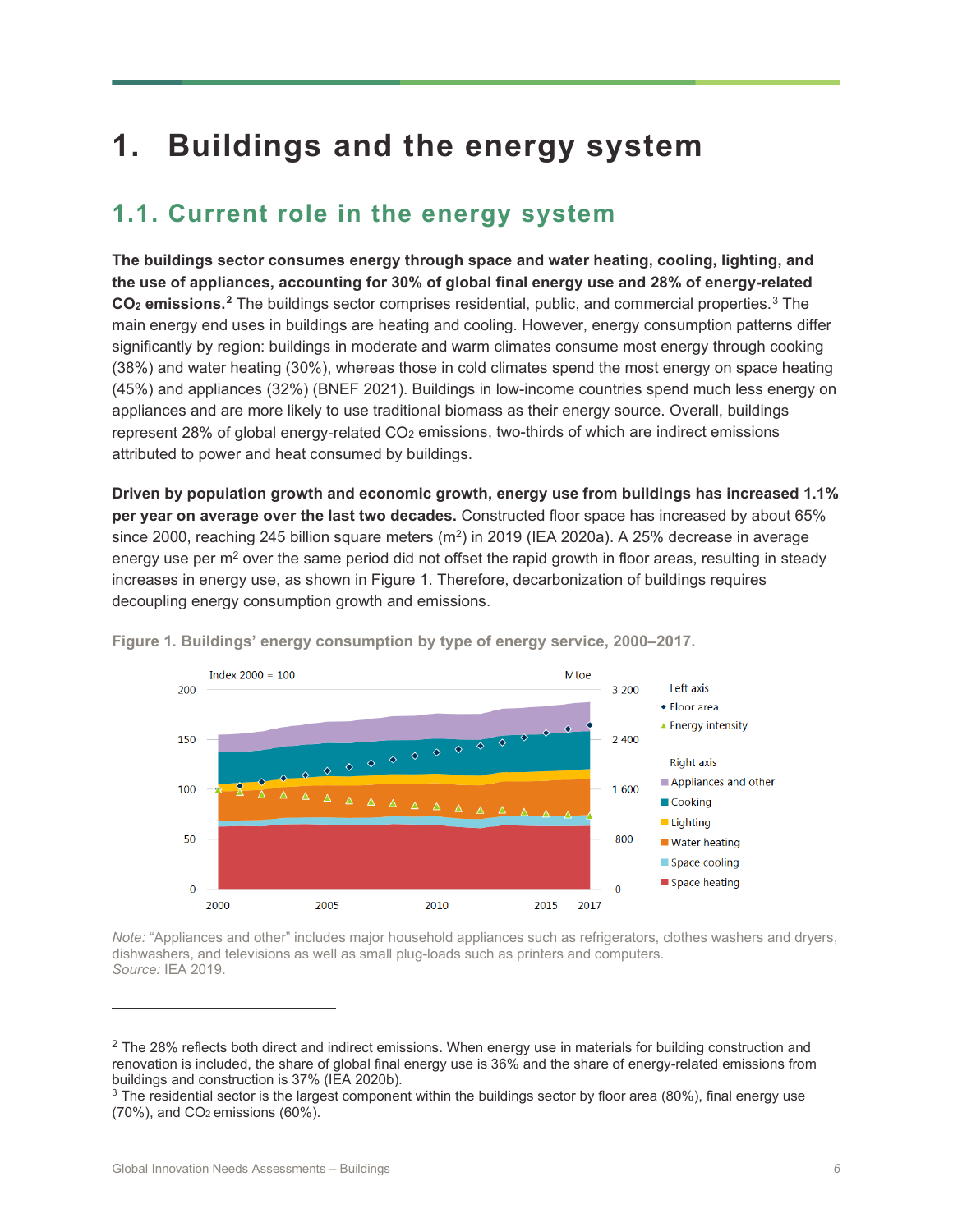**Mitigation options to reduce direct and indirect emissions from buildings fall into four categories:**

- 1. **Technology choice:** Reduce emissions by moving away from the use of fossil fuels for heating and cooking, for example, by switching to electric heat pumps, solar thermal, district heat, and induction cooking.
- 2. **Technology performance:** Improve the energy efficiency of appliances such as refrigerators, clothes dryers, and lighting.
- 3. **Building envelope performance:** Reduce the energy needed for heating and cooling through better insulation.
- 4. **Behavior:** Directly reduce the demand for heating, cooling, and other energy services.

**This report focuses on innovations in two technology areas: heat pumps and building envelopes.** Space and water heating are the main focus of mitigation in buildings because it is responsible for about 80% of direct emissions from buildings. Along with solar thermal units and district heat, heat pumps are expected to be the main lever to decarbonize heating. Because some heat pumps are reversible and behave as air conditioners, more efficient heat pumps imply more efficient cooling technologies, reducing indirect emissions. Meanwhile, energy required for space heating and cooling can both be reduced by energy-efficient building envelopes: better insulation can deliver a third of the reduction in energy used in the global building stock.[4](#page-6-0) Other types of energy use in buildings, including cooking (which is increasingly electrified), lighting, drying, and other appliances, are not considered in this report because most abatement can be delivered through relatively mature technologies, including power sector decarbonization. Also not discussed in this report are hydrogen boilers for water heating, the main barrier to which is the cost of hydrogen (innovation in hydrogen is covered in another GINA report).

**Heat pumps and energy-efficient building envelopes are commercially available but have low market shares.** Residential heating is traditionally supplied by fossil fuel equipment (e.g., gas boilers) or electric resistance heating, with electric heat pumps serving 7% of the market in 2020 (IEA 2021). Similarly, less than 5% of new buildings meet a near-zero energy performance standard in building codes (IEA 2020b).[5](#page-6-1)

#### **1.2. Future role and deployment potential**

**In the absence of significant reductions in buildings' energy intensity, energy use will continue to rise as floor area doubles by 2070.** Growth in floor area is driven by population growth and economic growth, both of which are uncertain. The United Nations estimates global population will rise from 7.7 billion in 2019 to 9.7 billion in 2050 (United Nations 2019), and the OECD estimates global economic growth could increase from an average of 3.4% in 2010–2030 to 2.4% in 2031–2050 (OECD 2021).

<span id="page-6-0"></span><sup>4</sup> This reduction is taken from the IEA (2020b), which compares the Sustainable Development Scenario relative to a baseline energy consumption in buildings for the period up to 2070.

<span id="page-6-1"></span><sup>5</sup> This standard is only a proxy because the definition of near-zero energy performance varies across countries. Moreover, there is also no single metric to define the market share for energy-efficient building envelopes because the market is heterogeneous (windows, walls, and so on), and there is no single cutoff representing "energy efficient."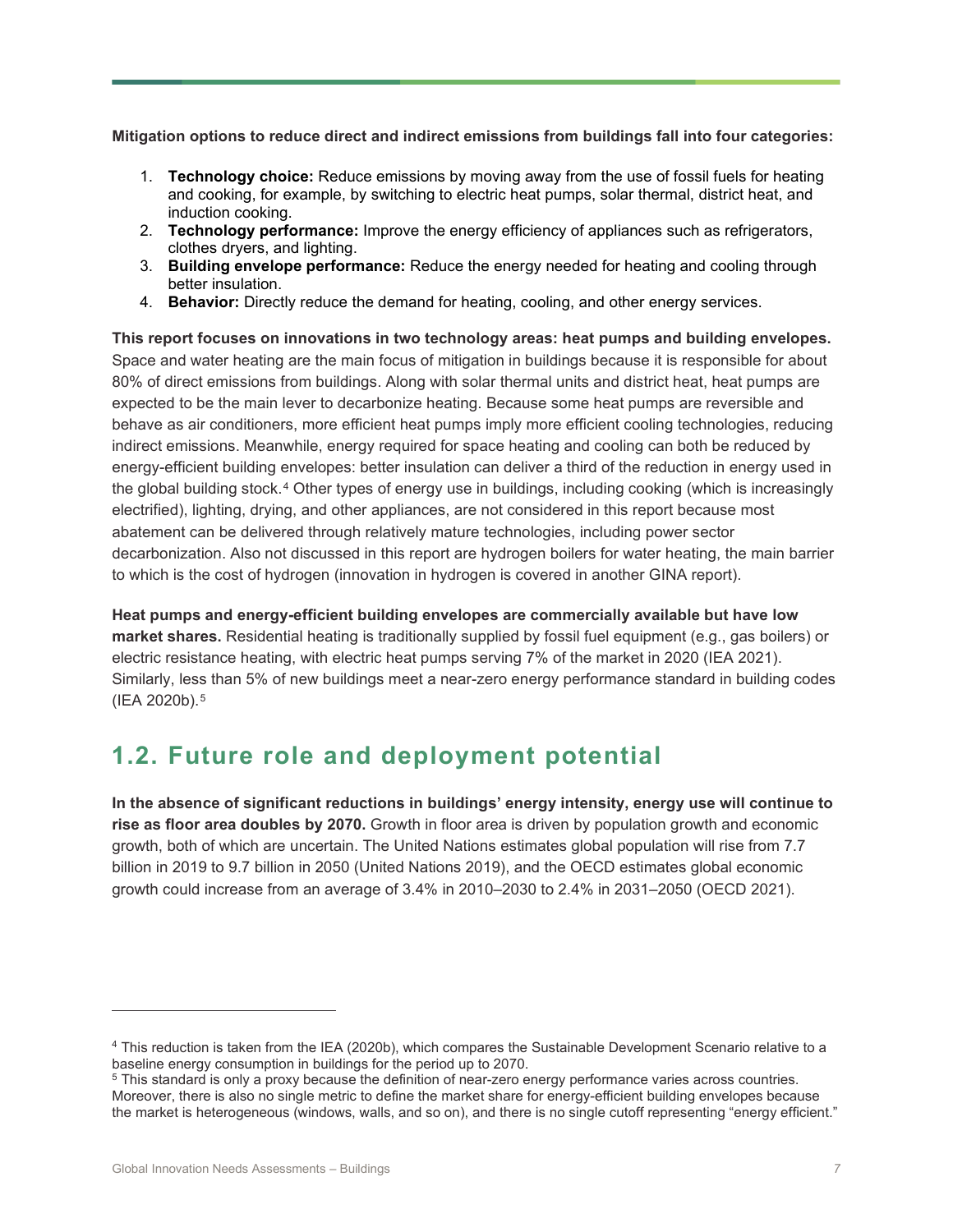The IEA estimates that global floor area could increase from 245 billion  $m^2$  in 2019 to 460 billion  $m^2$  in 2050; the majority of that growth will come from emerging economies (IEA 2019). Decarbonization of buildings would therefore require substantial improvements in energy efficiency and the transition to lowcarbon energy sources.

**Decarbonization of buildings is driven by efficiency improvements and widespread electrification.** [Figure 2](#page-7-0) contrasts a current policy scenario against a net-zero scenario published by the Network of Central Banks and Supervisors for Greening the Financial System (NGFS) in 2021 to illustrate key changes required to decarbonize buildings. $\overline{6}$  $\overline{6}$  $\overline{6}$  Although assumptions about macroeconomic growth in both scenarios are the same, 2050 final energy demand in the net-zero scenario is about 21% lower, reflecting a wide range of energy efficiency improvements. Another key difference is the extent of electrification by 2050: 56% in the current policy scenario compared with 90% in the net-zero scenario. Most of this shift reflects heating technologies' movement from fossil fuels and traditional biomass to electric heat pumps.



<span id="page-7-0"></span>**Figure 2. Buildings final energy consumption by scenario, 2020–2050.**

*Note:* Different modeling approaches and assumptions yield different modeling results on buildings. For consistency, the scenarios shown were both produced by REMIND-MAgPIE 2.1-4.2 and published in 2021. *Sources*: NGFS (2020).

**Deployment of heat pumps and energy-efficient building envelopes will grow significantly in this decade.** The IEA study cited above suggests that heat pumps can theoretically supply 90% of heating needs, particularly in major heating markets such as Canada, China, Europe, and the United States. Meanwhile, energy-efficient building envelopes could be deployed extensively where they deliver clear savings. Innovation will be key to make them readily available to all types of customers and at lower installation costs.

<span id="page-7-1"></span> $6$  Different modeling approaches and assumptions yield different modeling results.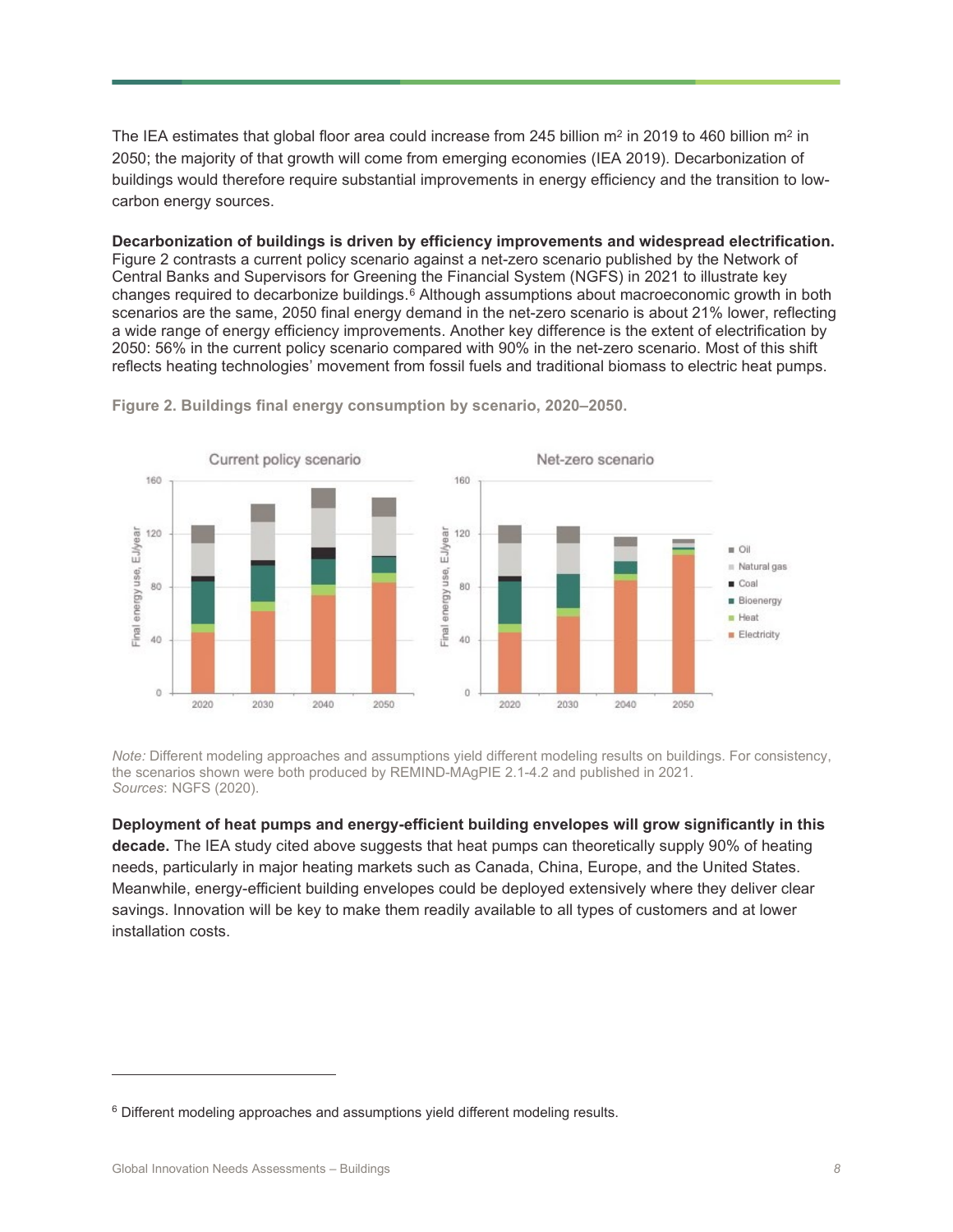# **2. Innovation opportunities**

This section identifies innovation opportunities for heat pumps and energy-efficient building envelopes, which represent two of the largest abatement options for which innovation plays a significant role. Deep decarbonization of buildings relies on deploying a wide range of energy efficiency improvements, many of which are commercially mature.

## **2.1. Heat pumps**

#### **Heat pumps are much more efficient than alternative heating technologies in buildings.**

Conventional heating technologies convert the energy in fossil fuels or electricity to heat with an efficiency of less than 100% due to energy losses. By contrast, heat pumps use electricity to extract the thermal energy from a low-temperature source and to channel it to a higher-temperature sink.[7](#page-8-0) Consequently, the heat pumps' efficiency factor, or the ratio of useful thermal energy output to energy input, can be greater than 100%. The efficiency of heat pumps depends on ambient temperature; current technologies have an average efficiency factor of 4.5 in mild climates in Europe and of 3 to 3.5 in cold climates such as in northern Canada (IEA 2021). Heat pumps are far more efficient than conventional gas furnaces and boilers, which have an efficiency factor of about 0.85, and electric resistance heaters, which have an efficiency factor of 1.0.

**Heat pumps are increasingly popular but have just a 7% share of the global market for residential heating because of deployment barriers.** Globally, sales of air-to-air heat pumps have grown nearly 10% a year since 2010, while sales of heat pump water heaters have more than doubled (IEA 2020c). However, half of the residential heating market remains dominated by fossil fuel-based heating equipment such as oil or gas boilers, and another 20% of the market is supplied by conventional electric-resistance heaters. Heat pumps of various designs and sizes can readily serve all types of buildings, ranging from single-family homes to large commercial buildings. However, the extent of cost savings differs across applications. The key barriers to deployment of heat pumps are as follows:

- **Costs:** The upfront installation costs of heat pumps are often a few times higher than those for traditional gas boilers, and they are sometimes perceived as unaffordable to low-income households despite potential operating cost savings, which depend on the price difference between electricity and gas.
- **Cold-climate performance:** A majority of air-source heat pumps on the market perform less efficiently when the ambient environment approaches or goes below freezing temperatures. Even though technologies have improved, there remains a lack of confidence in the performance of cold-climate heat pumps. Furthermore, these cold-climate pumps remain more expensive than gas boilers.

<span id="page-8-0"></span> $^7$  There are gas-fired heat pumps as well. However, their efficiency factors are about 1.2–1.4. Heat pumps referred to in this report are exclusively electric heat pumps. Heat pumps could be used in some industrial applications for lowtemperature heat but are beyond the scope of this report. Some heat pumps are designed to be reversible, behaving like air conditioners to provide space cooling.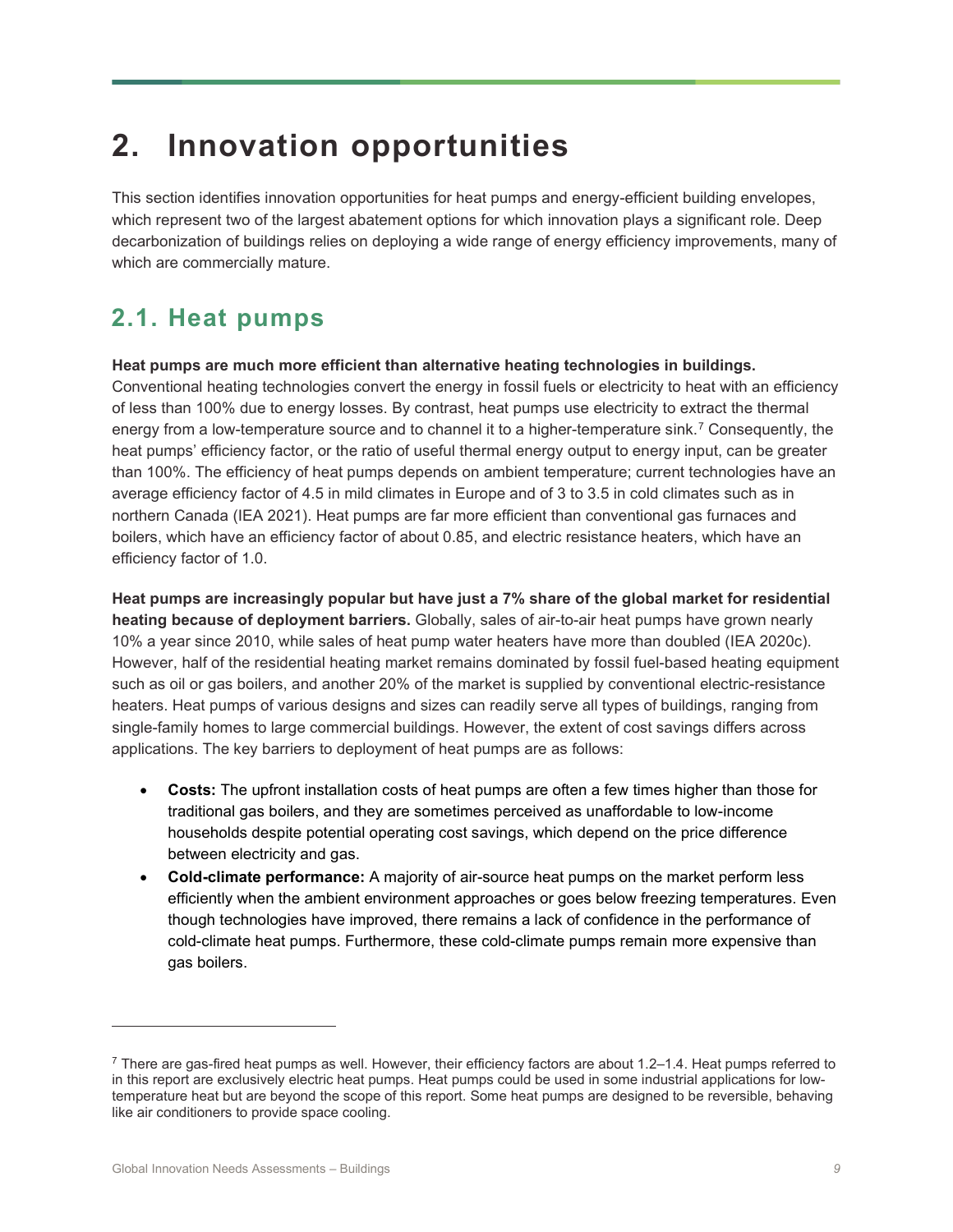- **Difficulty of retrofits:** Replacement of existing fossil-based heating equipment with electric heat pumps may represent significant disruption and inconvenience to both building owners and tenants. It might require modification of heat distribution systems, incurring piping or ductwork costs.
- **Incentive issues:** When tenants are responsible for their energy bills, landlords might have limited incentives to replace existing fossil-based heating equipment with heat pumps, which incur large upfront costs for the landlord to reduce energy bills for tenants.
- **User behavior and interface:** Heat pumps have some features to which some people find it difficult to adjust. The pumps take more time to warm up and are relatively noisy.

**Innovation in heat pumps can further accelerate deployment in multiple ways:**

- **New system designs to reduce costs and improve cold-climate performance.** Improved technologies such as gas sorption and new compressors will lower the installation costs of heat pumps and improve efficiency, reducing operating costs. Cold-climate performance of heat pumps can also be improved through advances in variable-speed inverter-driven compressor technology—technology commercially available but not at scale.
- **Development of high-temperature heat pumps (HTTPs).** Standard hot-water heat pumps operate at much lower temperatures than gas or oil boilers. Consequently, their installation in existing buildings requires significant modifications to heat distribution systems (pipework, radiators, and so on). High-temperature heat pumps can reduce the need for such modifications, lowering installation costs and inconvenience for consumers.
- **Smart control systems to increase integration and enable demand-side response.** Domestic users often have difficulty understanding instructions for using the complex controls of their heat pump. This difficulty impacts performance and efficiency. Smart and simple controls provide clear real-time feedback to users and enable them to adjust their consumption patterns, increasing value.
- **Modularization of HP systems and ease of retrofits.** Development of plug-n-play products would further reduce installation costs and facilitate deployment. Heat pump designs could be adapted to facilitate installation in old buildings, minimizing the costs of retrofits.

<span id="page-9-0"></span>**Increased innovation in heat pumps could lead to a 24% to 26% additional cost reduction by 2050.** [Table 1](#page-9-0) below summarizes 2020 cost estimates, alongside 2050 estimates under high-innovation and low-innovation scenarios. The scenarios are constructed from an extensive review of cost-reduction studies for heat pumps. They do not explicitly identify the necessary technological advancements that drive these reductions. They represent an informed judgment about the scope of cost reductions with and without increased innovation. Costs decline between 2020 and 2050 even in the low-innovation scenario due to near-term technological improvements and learning by doing.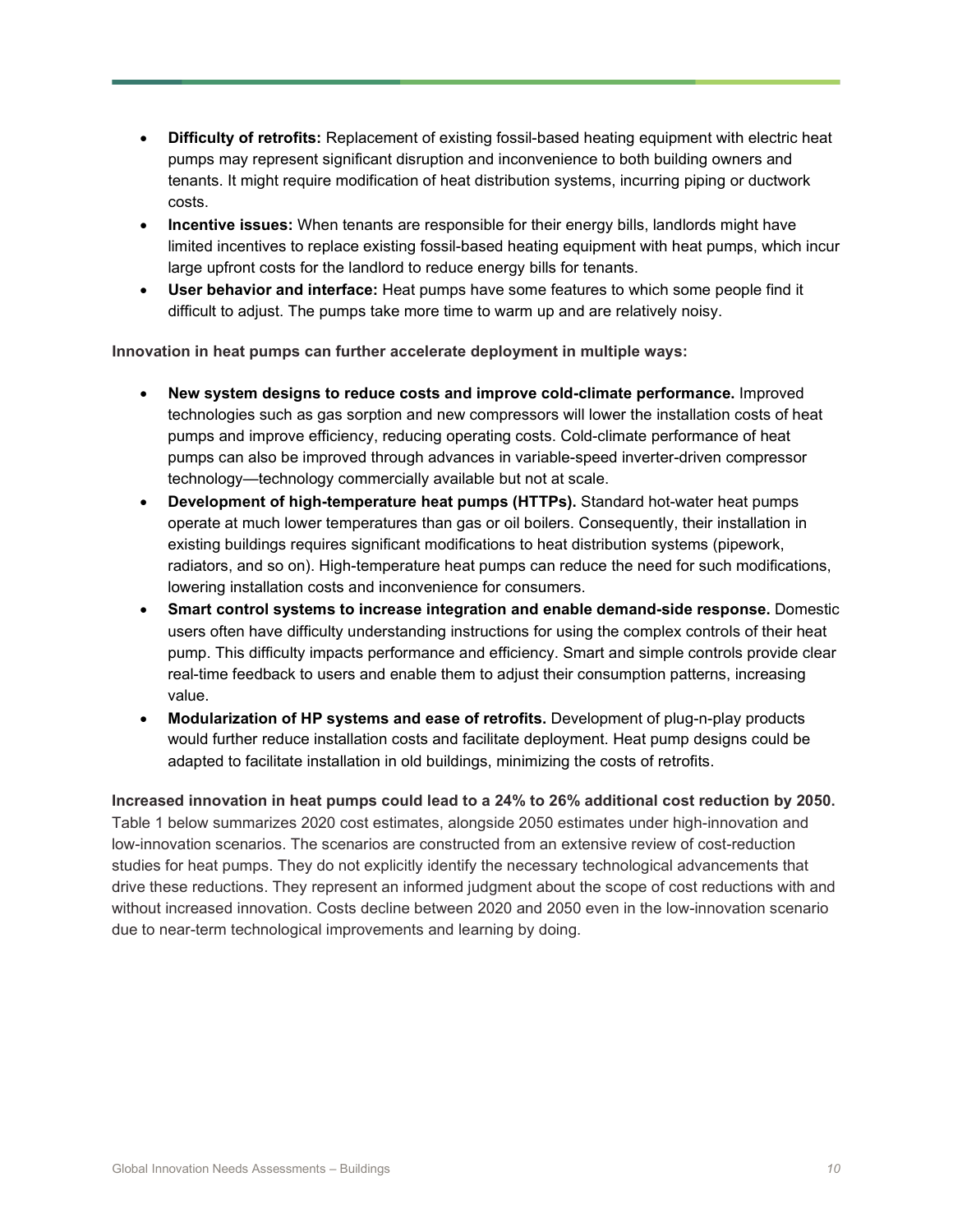| <b>Technology</b>         | <b>Cost assumption</b> | 2020 | 2050 low-<br>innovation<br>scenario | 2050 high-<br>innovation<br>scenario | % further cost<br>reduction under high-<br>innovation scenario |
|---------------------------|------------------------|------|-------------------------------------|--------------------------------------|----------------------------------------------------------------|
| Residential<br>heat pumps | Capex, \$/kW           | 514  | 385                                 | 285                                  | 26%                                                            |
|                           | Fixed Opex, \$/kW/year | 27   | 20                                  | 15                                   | 26%                                                            |
| Commercial<br>heat pumps  | Capex, \$/kW           | 328  | 258                                 | 196                                  | 24%                                                            |
|                           | Fixed Opex, \$/kW/year | 16   | 13                                  | 9.5                                  | 24%                                                            |

**Table 1. Heat pump cost assumptions under high- and low-innovation scenarios**

*Note:* Fixed opex = operations and maintenance.

*Source:* Vivid Economics based on Danish Energy Agency (2021), Kozarcanin et al. (2019), and Jadun et al. (2018).

#### **2.2. Building envelopes**

**Building envelopes determine the thermal efficiency of buildings, affecting the energy requirements for heating and cooling.** Building envelopes, sometimes referred to as building fabrics or building shells, include windows, walls, roofs, doors, floors, and so on. Energy efficiency improvements in building envelopes help reduce buildings' heat loss (in cold weather) and heat gains (in warm weather), thereby reducing the energy consumption needed for heating and cooling. Typical examples of improved insulation include double- or triple-pane glass windows and air sealing. More broadly, building envelope innovations are applicable across building design, construction, operation, and decommissioning, reducing energy consumption across the life cycle.

**Energy efficiency improvements in building envelopes are one of the most important measures to reduce energy intensity in buildings.** In a scenario with a fast transition in the buildings sector, IEA estimates that building-envelope renovation measures lead to improvements in energy intensity of more than 35% on average globally by 2050, while allowing for continued improvement in overall comfort (IEA 2019). Deep energy renovations can reduce existing buildings' energy consumption by 50% or more in developed economies and by 30% or more in developing economies (GlobalABC/IEA/UNEP 2020).

**Innovations in building envelopes focus on reducing costs and overcoming deployment barriers to mass adoption.** The choice of building materials and construction methods is highly cost sensitive. Energy-efficient materials and designs need to demonstrate cost advantages. The main innovations in energy-efficient building envelopes can be categorized as follows:

• **Advances in material design, modeling, and operations to improve energy performance:** Improved data collection and analysis will allow architects, engineers, and contractors to better understand how materials behave. Proving the performance of novel building envelopes will help dispel perceived utilization risks and uncertainties.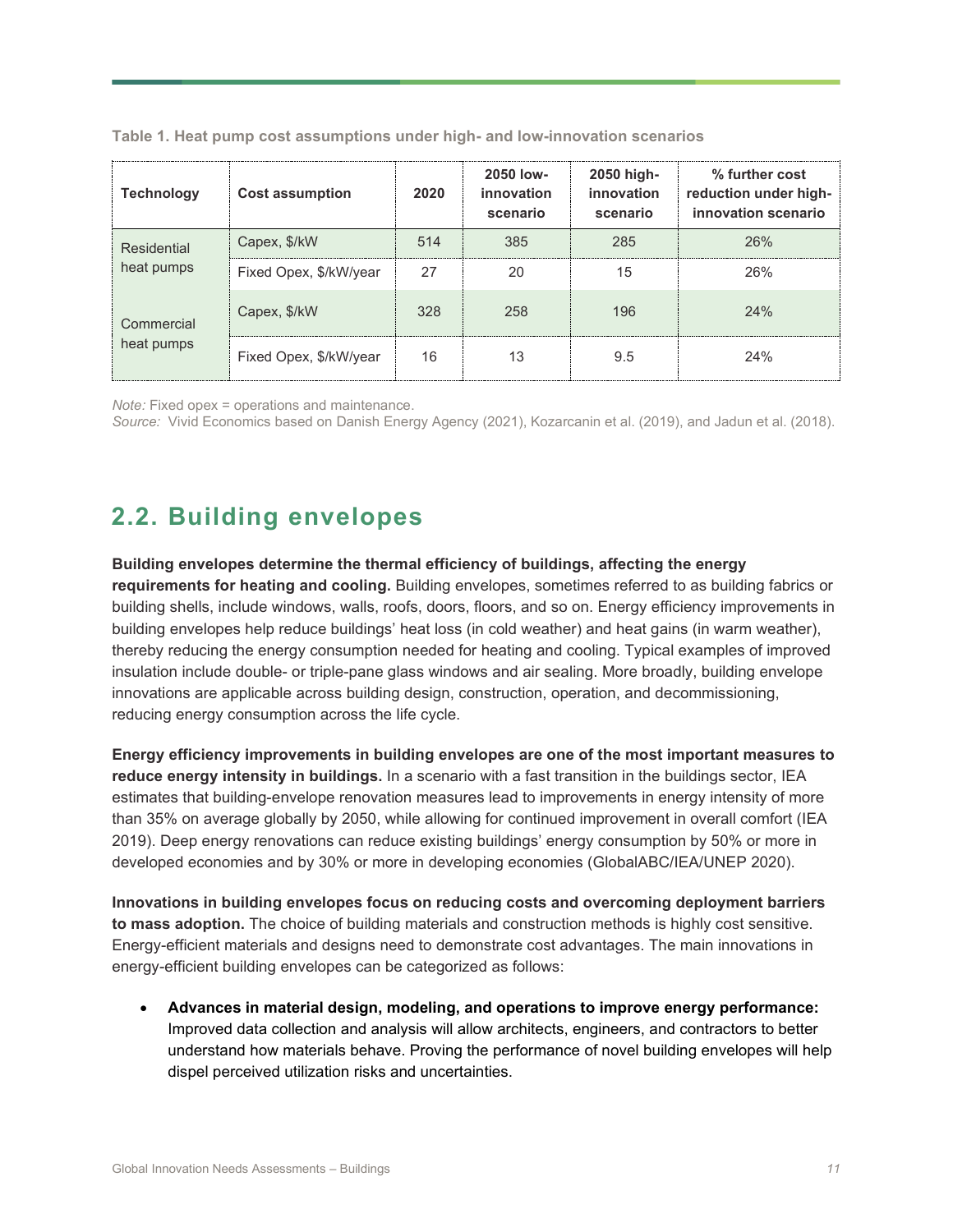Continuous monitoring of buildings can encourage optimal energy use. Enabling technologies include remote heating technologies and occupancy sensors.

• **Offsite manufacturing and modular construction of energy-efficient building envelopes:** Building envelopes that are prefabricated in a controlled environment away from the construction site can be more accurately constructed than other envelopes. In factory settings, workers with specialized skills can manufacture components with high precision. Along with modular designs, offsite manufacturing allows cost reductions through economies of scale. This approach to construction is mature and can be scaled up to improve the energy efficiency of new building stock. Existing buildings can be retrofitted more cheaply with offsite assembly of modules before final fitting, as demonstrated by small-scale projects in the United Kingdom and the Netherlands (Vivid Economics 2019).

**Greater innovation in building envelopes could accelerate improvements in buildings' thermal efficiency, saving an additional energy savings of 3,200 TWh per year by 2050.** Building envelopes use a wide range of materials, designs, and technologies, which lead to different energy savings in different environments. The innovation scenarios in this report consider the total amount of energy savings from buildings' improved thermal efficiency. On the basis of the IEA's study of the role of building envelopes in reducing energy consumption, we define the low-innovation scenario as the absence of an active push to improve building envelopes and the high-innovation scenario as investments in building envelopes that result in annual energy savings of 3,200 TWh by 2050.

#### **Box 1 Other opportunities for innovation in buildings**

This report focuses on heat pumps and building envelopes because they represent two key technology areas to reduce direct and indirect emissions from space heating, water heating, and cooling. However, as shown in [Figure 1,](#page-5-0) these technology areas represent only 60% of energy consumption in buildings. Other areas for innovation include

- **Cooking:** Although electrified cooking has been commercially available for decades in the form of electric resistance or induction cookstoves, some 65% of the population in developed countries still cook with gas (IEA 2020d). Induction cooking is the most energy efficient and should be more widely adopted.ª However, consumer acceptance remains low because gas cooking is perceived to provide superior performance and because induction cooking requires relatively expensive equipment as well as ferrous pots and pans.
- **Clothes drying:** Replacement of gas dryers with electric dryers (especially heat pump dryers, which are more efficient) would significantly reduce emissions from clothes drying. Although heat pump dryers are relatively common in European residential buildings, they are not yet deployed widely in markets such as the United States because they are smaller than typical residential dryers and are far too small for commercial applications.

a Induction cooking is 5% to 10% more efficient than conventional electric-resistance units and about three times more efficient than gas.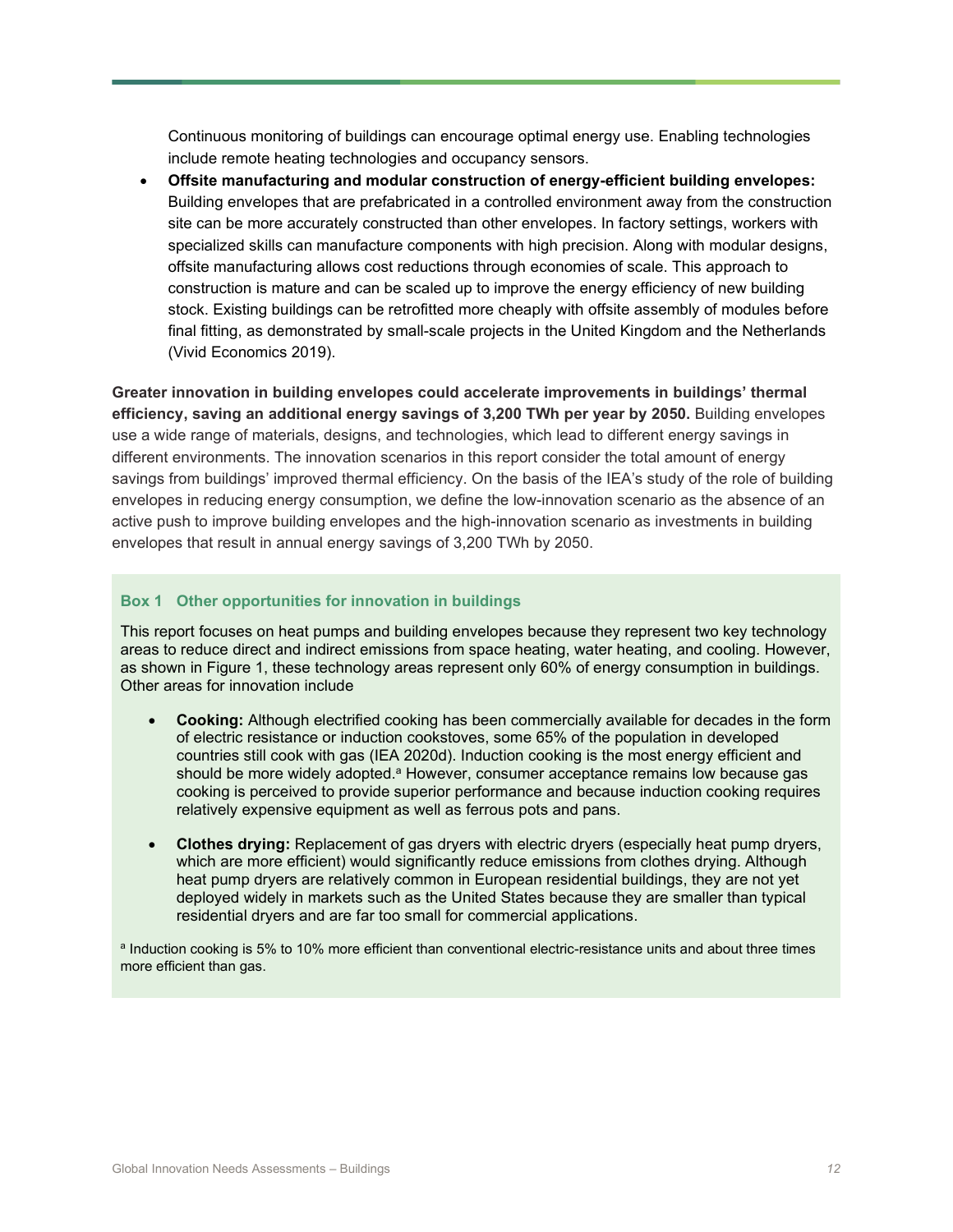# **3. Benefits of innovation**

### **3.1. Low-cost decarbonized energy**

#### **Box 2 System benefits and low-cost decarbonized energy**

**Lower energy costs are unlocked by the system benefits of innovation.** System benefits of innovation refer to the net reduction in costs across the entire energy system as a result of technology RD&D *and* commercialization. In the context of this report, system benefits are calculated as the difference in the total system costs of a high-innovation scenario and those of a low-innovation scenario, whereby:

- System costs are all capital, operating, and fuel costs within the global energy system.
- Low-innovation scenario represents market-driven progress in the absence of government support.
- High-innovation scenario represents progress driven in part by government support of RD&D and deployment (i.e., commercialization).

This metric provides an aggregate estimate of how innovations in selected technologies can reduce system costs after least-cost optimization of all energy carriers and technologies from both the supply and the demand sides.

**A high degree of innovation in heat pumps and building envelopes could provide \$500 billion in discounted cumulative system benefits to the energy system by 2050.** The annual system benefits from heat pumps and building envelopes become significant only after 2035 because deployment of heat pumps and energy-efficient building envelopes represent significant upfront investments. Benefits accrue as these investments are more widely reflected in the global building stock, reducing energy consumption. Energy efficiency renovations in the 2020s for old buildings represent significantly higher costs in the high-innovation scenario than in the low-innovation scenario. The cost gap between the two scenarios narrows as the benefits from reduced energy consumption become significantly higher toward the late 2030s. Table 2 reports the system benefits from 2021 through 2050 in the high-innovation scenario in heat pumps and building envelopes as measured by the cost savings of that scenario compared with those of the low-innovation scenario.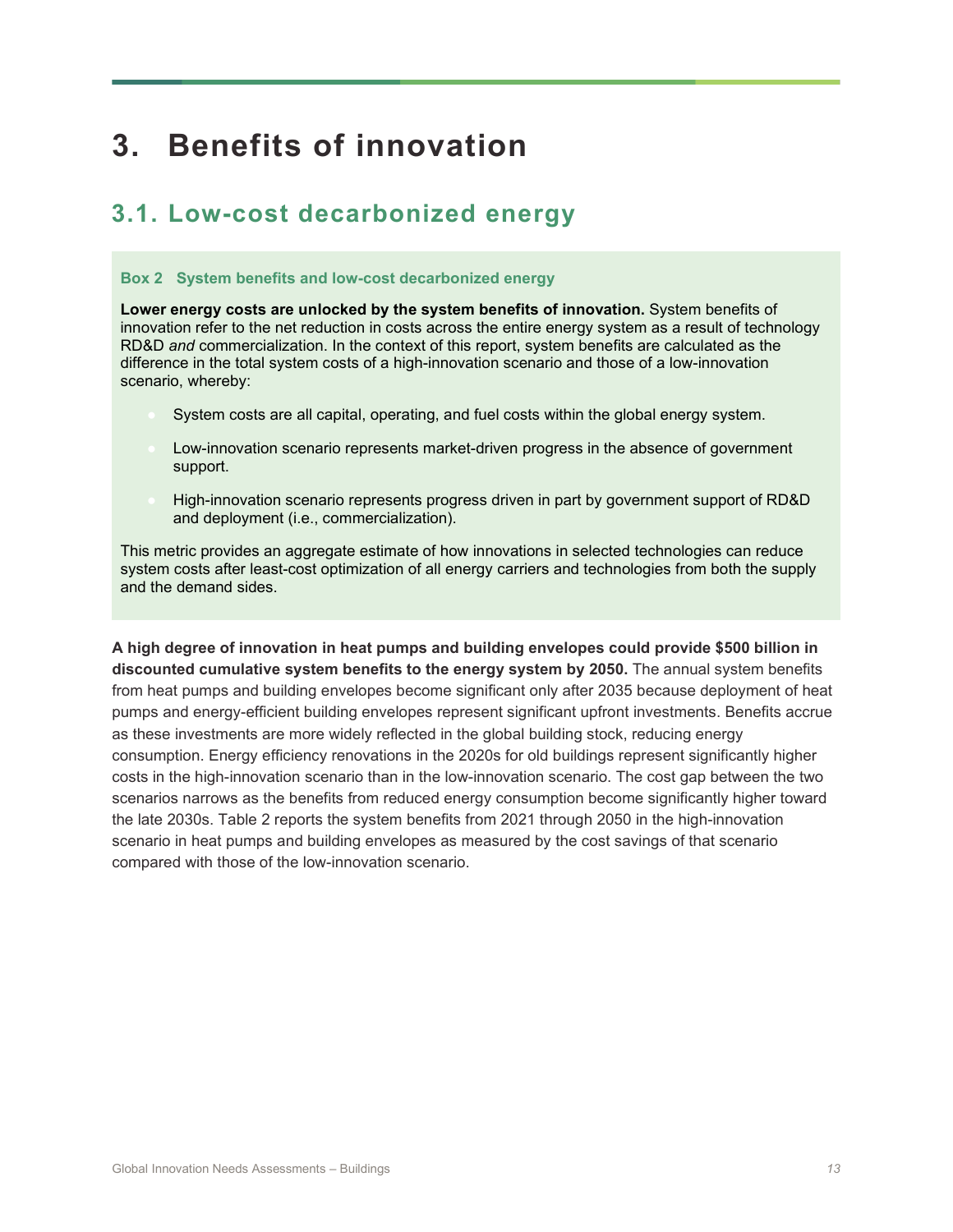#### **Table 2. System benefits of innovation in wind power**

| <b>System benefits</b>                                     | $2021 - 2050,$  | 2021-2050,       | 2021-2050,      |
|------------------------------------------------------------|-----------------|------------------|-----------------|
|                                                            | cumulative,     | cumulative,      | annual average, |
|                                                            | undiscounted    | discounted at 5% | undiscounted    |
| High innovation in<br>heat pumps and<br>building envelopes | \$3,200 billion | \$500 billion    | \$110 billion   |

*Note:* Discounting reduces the present value of future benefits. *Source:* Vivid Economics.

**Innovations in heat pumps and building envelopes could lead to large benefits through energy savings, and with respect to heat pumps they further benefit the power system by providing a source of demand-side flexibility.** As illustrated in [Figure 3,](#page-14-0) system benefits from innovations in heat pumps and building envelopes are driven through two main channels:

#### **1. Reduced energy requirements for heating and cooling**

Innovation in heat pumps and energy-efficient building envelopes could increase uptake of both technologies in new *and* old building stock, reducing final energy consumption associated with building heating and cooling and in turn reducing electricity demand in buildings as well as fossil fuel demand (in buildings where heating is provided by oil or gas). Knock-on effects in the energy system are decreased capex and opex needed for upstream energy assets.

#### **2. Additional potential for demand-side flexibility**

Heating for residential and commercial buildings provides an opportunity to increase power system flexibility by reducing demand during peak hours. Heat pumps are well-positioned to provide this kind of demand-side flexibility, which is increasingly valuable as countries grow to rely more on intermittent power from solar and wind. Innovation in heat pumps could provide smart controls to help users adjust their load efficiently in response to price signals. The potential contribution to system flexibility is large, particularly if coupled with thermal storage, because residential and commercial heating demand could represent up to a third of winter peak electricity demand in some countries (National Grid ESO 2021).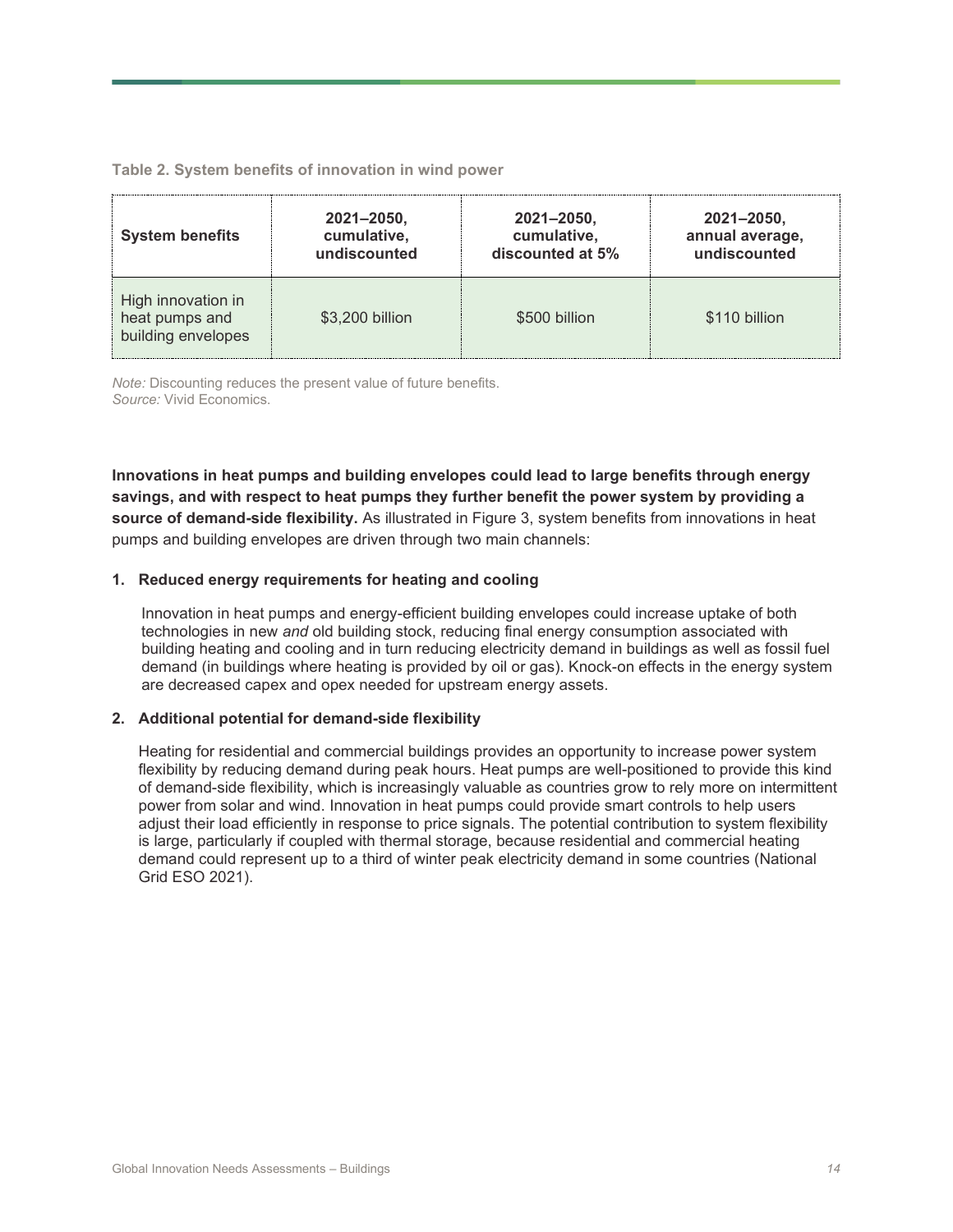<span id="page-14-0"></span>**Figure 3. Impact of innovation on the energy system.**



## **3.2. Jobs and Growth**

**Only 3% of the \$5.7 trillion annual investment in the global buildings sector in 2019 was related to spending to improve energy efficiency.** According to recent IEA estimates, construction alone represented 60% of global investment in buildings; energy-related investments made up the remaining 40%. In the absence of clear definitions about what constitutes an investment in energy efficiency, a useful indicator would be total spending on energy-efficient products and building refurbishments that exceed the status quo. In 2019, this indicator, known as incremental spending on energy efficiency, amounted to \$150 billion, or about 3% of global buildings sector investment (IEA 2020e).

**Driven by government regulations to improve buildings' energy performance, the markets for both heat pumps and energy-efficient building envelopes are set to grow steadily in the 2020s.** These expanding markets will create business and employment opportunities along the supply chain, primarily in construction and installation but also in the supply of related equipment and building materials. [Figure 4](#page-15-0) displays simplified value chains for heat pumps and building envelopes, alongside estimates of their market size in 2030. These supply chains are both well developed: heat pump manufacturers and building contractors purchase a range of material and equipment inputs from local or regional suppliers. Part of the installation or build process typically involve subcontractors.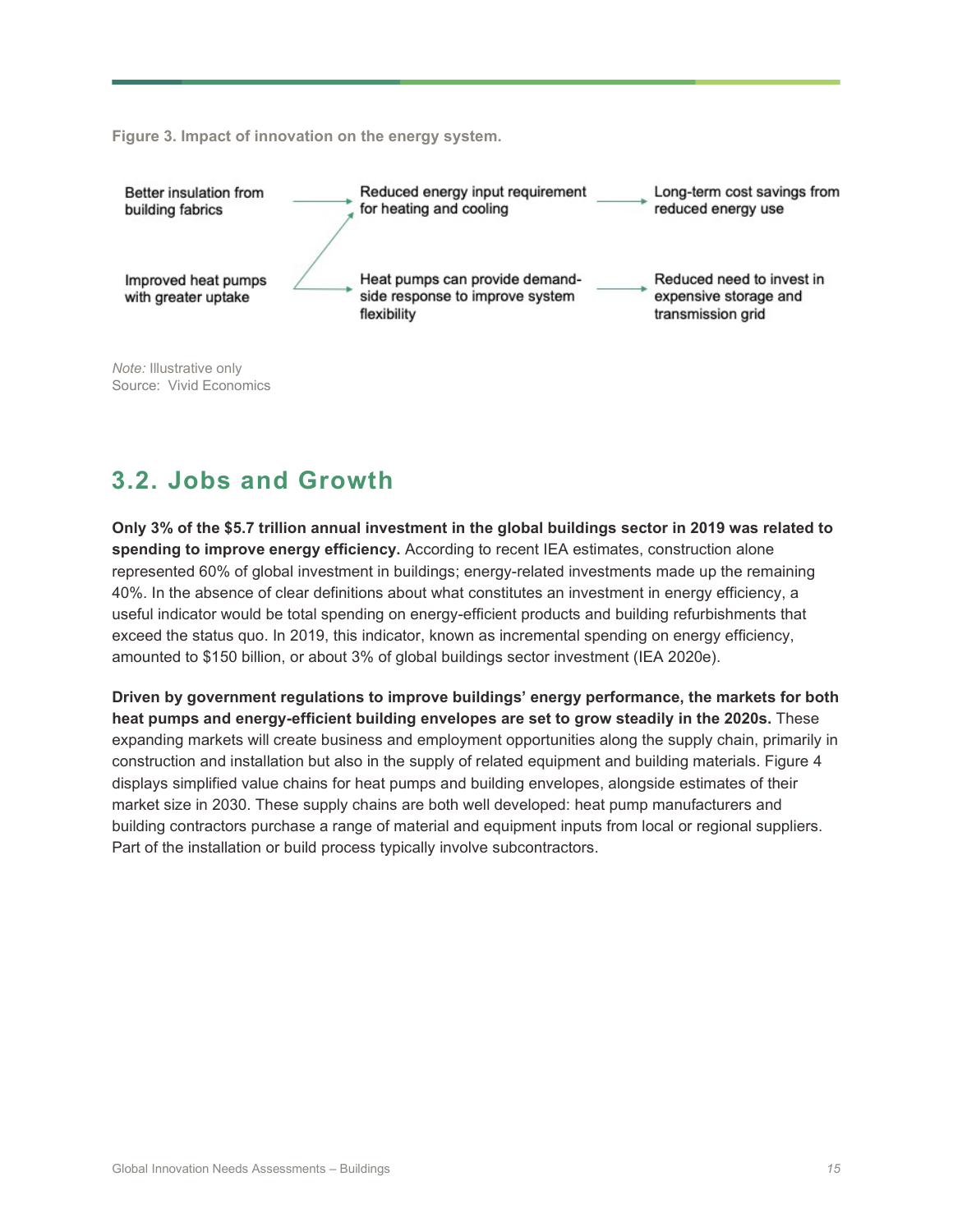<span id="page-15-0"></span>**Figure 4. Simplified value chains for heat pumps and building envelopes.**

| Intermediate goods                                                                                                                                                                                                                                             |                                          |                                                                                                                                                                               | Final goods & services                                    |                        |  |
|----------------------------------------------------------------------------------------------------------------------------------------------------------------------------------------------------------------------------------------------------------------|------------------------------------------|-------------------------------------------------------------------------------------------------------------------------------------------------------------------------------|-----------------------------------------------------------|------------------------|--|
| Ancillary parts as share of heat pump capex: ~25%                                                                                                                                                                                                              |                                          |                                                                                                                                                                               | 2030 spending on heat pumps: \$100 billion                |                        |  |
| Materials as share of building fabric capex: 40-60%                                                                                                                                                                                                            |                                          |                                                                                                                                                                               | 2030 spending on efficient building fabric: \$200 billion |                        |  |
| <b>Material and equipment suppliers</b>                                                                                                                                                                                                                        | <b>Heat pump manufacturers</b>           |                                                                                                                                                                               |                                                           | <b>Final consumers</b> |  |
| Materials: iron castings, stainless steel, aluminum tubing,                                                                                                                                                                                                    | and installation                         |                                                                                                                                                                               |                                                           | Owners and occupants   |  |
| refrigerants                                                                                                                                                                                                                                                   | Manufacturing of HP unit, assembly       |                                                                                                                                                                               |                                                           | of buildings with heat |  |
| Manufactured equipment: valves, pipes, electrical                                                                                                                                                                                                              | with ancillary parts. Installation often |                                                                                                                                                                               |                                                           | pumps and improved     |  |
| connections, heat meters                                                                                                                                                                                                                                       | performed by a contractor.               |                                                                                                                                                                               |                                                           | insulation             |  |
| <b>Material and equipment suppliers</b><br>Constituent materials: wool, foam, glass, aerogel, etc.<br>Equipment: sensors, controls, heat recovery units<br>Prefabricated parts: double- or triple- glazed windows,<br>external wall cladding, evacuated panels |                                          | <b>Design, construction and</b><br>assembly of building fabrics<br>Provide architectural, engineering,<br>and construction services, some of<br>which supplied by contractors |                                                           |                        |  |

*Note:* The GVA and jobs quantified in this section cover the entire value chain at a high level. *Source:* Vivid Economics.

**In 2018, sales of electric heat pumps were about \$55 billion, representing a small but growing share of the heating equipment market.** There is significant potential for growth because the addressable market for heat pumps, that is, heating equipment for residential and commercial buildings, is large. Conventional options for heating, which include gas boilers, oil boilers, and electric-resistance heaters, together represented 75% of global sales of residential heating equipment in 2019. Heat pumps met just 5% of this demand. Heat pumps are popular in some market segments, such as new residential buildings in the United States and Europe, but not in others, such as old buildings. The market for heat pumps is typically segmented according to the pumps' use (commercial versus residential) and design (air-to-air, ground source). The following analysis does not distinguish among heat pump design types but does distinguish residential deployment from commercial deployment.

**Under the high-innovation scenario, the market size for heat pumps could double, reaching \$100 billion by 2030.** In this scenario, global heat pump installations will accelerate, with annual net capacity additions across residential and commercial buildings reaching 160 GW by 2030. This increase is comparable to that in some net-zero scenarios in which annual heat pump sales reach about 70 million units per year by 2030.<sup>[8](#page-15-1)</sup> Residential heat pumps could represent about 70% of the heat pump market by market value.

<span id="page-15-1"></span><sup>&</sup>lt;sup>8</sup> These estimates are from NGFS net-zero scenarios downscaled by Vivid Economics.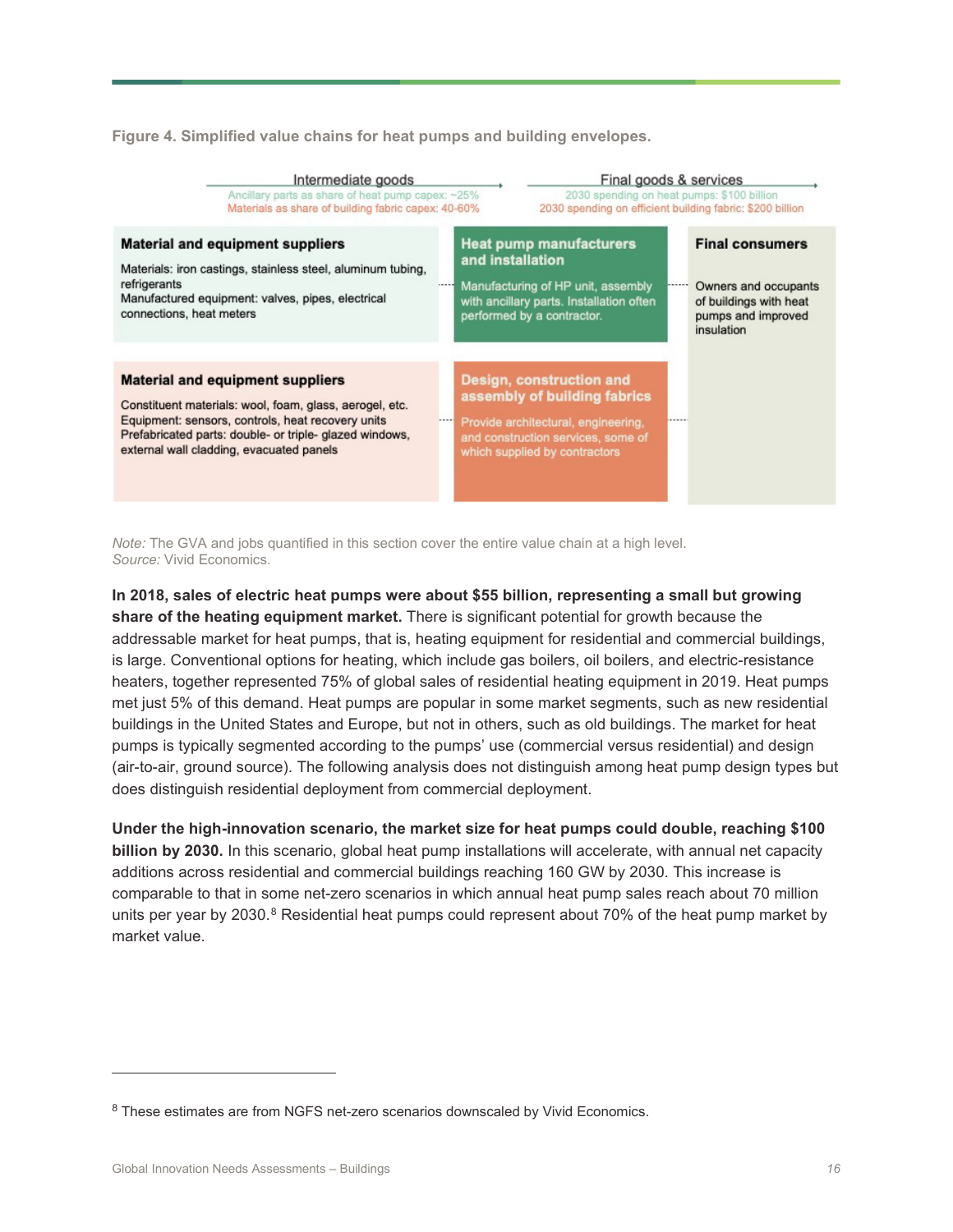**By 2050, the direct GVA from deploying heat pumps could reach \$30 billion per year and could support 300,000 jobs globally.** About half of these jobs will be associated with the installation of heat pumps in buildings. The remaining half will be split between manufacturing of heat pump units and manufacturing of ancillary parts. Most of these manufacturing jobs are exposed to international trade, presenting an opportunity for export-oriented businesses.

**Market opportunities for energy-efficient building envelopes could grow rapidly, with annual investments tripling by 2030 to reach \$200 billion per year.** Currently, energy efficiency spending on building envelopes is estimated at \$67 billion (IEA 2019). Less than 5% of new buildings meet a nearzero energy performance standard according to building codes (IEA 2020b). In a scenario developed by the IEA consistent with the Paris Agreement, high-performance and near-zero energy buildings would make up more than half of new construction in 2030, with higher shares in advanced economies. Three markets could directly benefit from this trend: development of building projects, installation of building envelopes (walls, roofs, floors), and supply of thermal insulation materials (hemp, wool, glass).

**By 2050, the direct GVA from investing in energy-efficient building envelopes could reach \$70 billion per year and could support 600,000 jobs.** About half of this GVA and employment opportunity is represented by upstream suppliers that provide building envelope materials, which include products that are traded globally (e.g., glass). The remaining economic value and employment opportunity is concentrated in the construction sector, which is much more localized and which could support domestic employment. In particular, energy efficiency retrofits present a fast-growing opportunity in many countries as governments subsidize refurbishments of old buildings.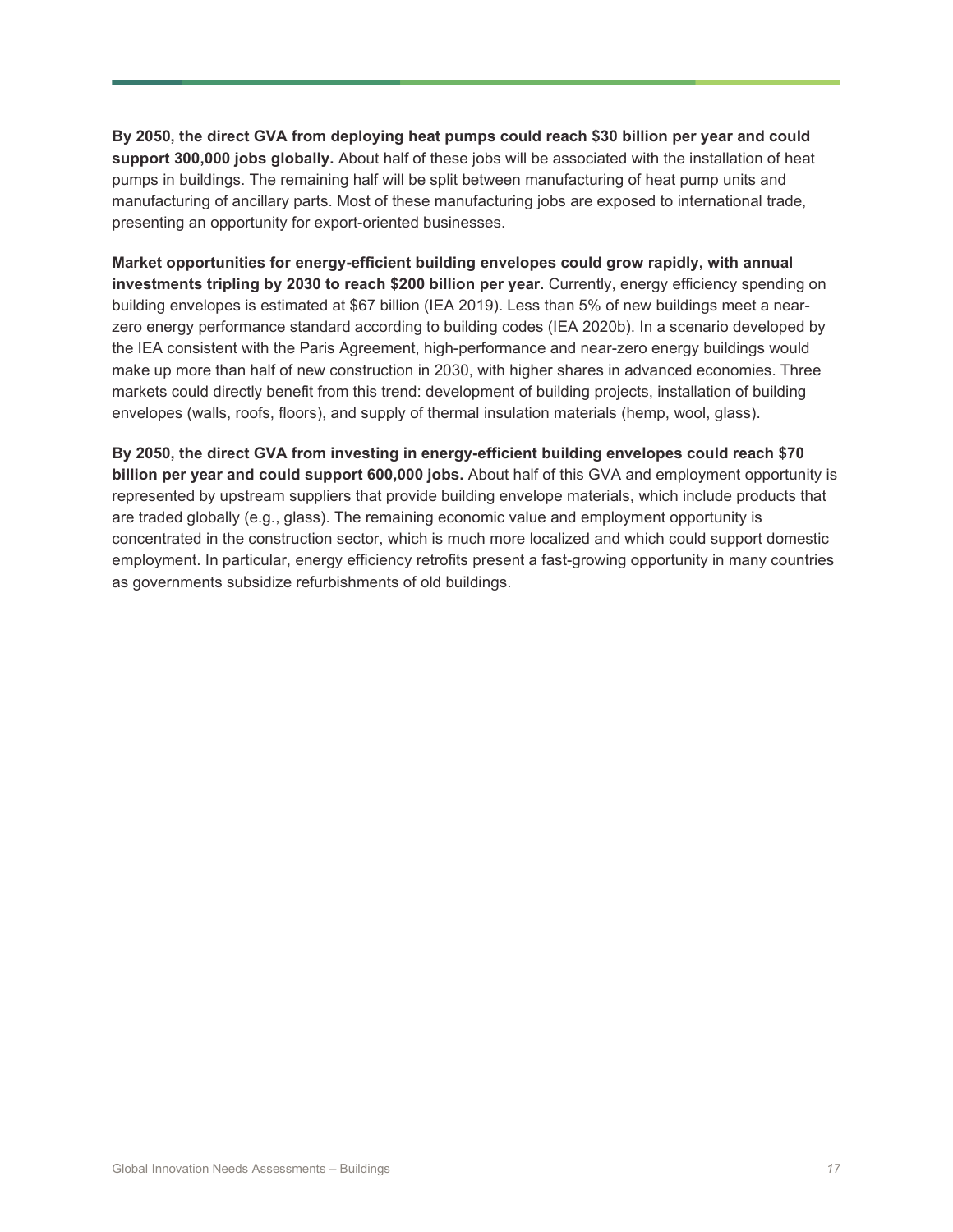

**Figure 7. GVA and jobs directly supported by global deployment of heat pumps and building envelopes**

*Source:* Vivid Economics.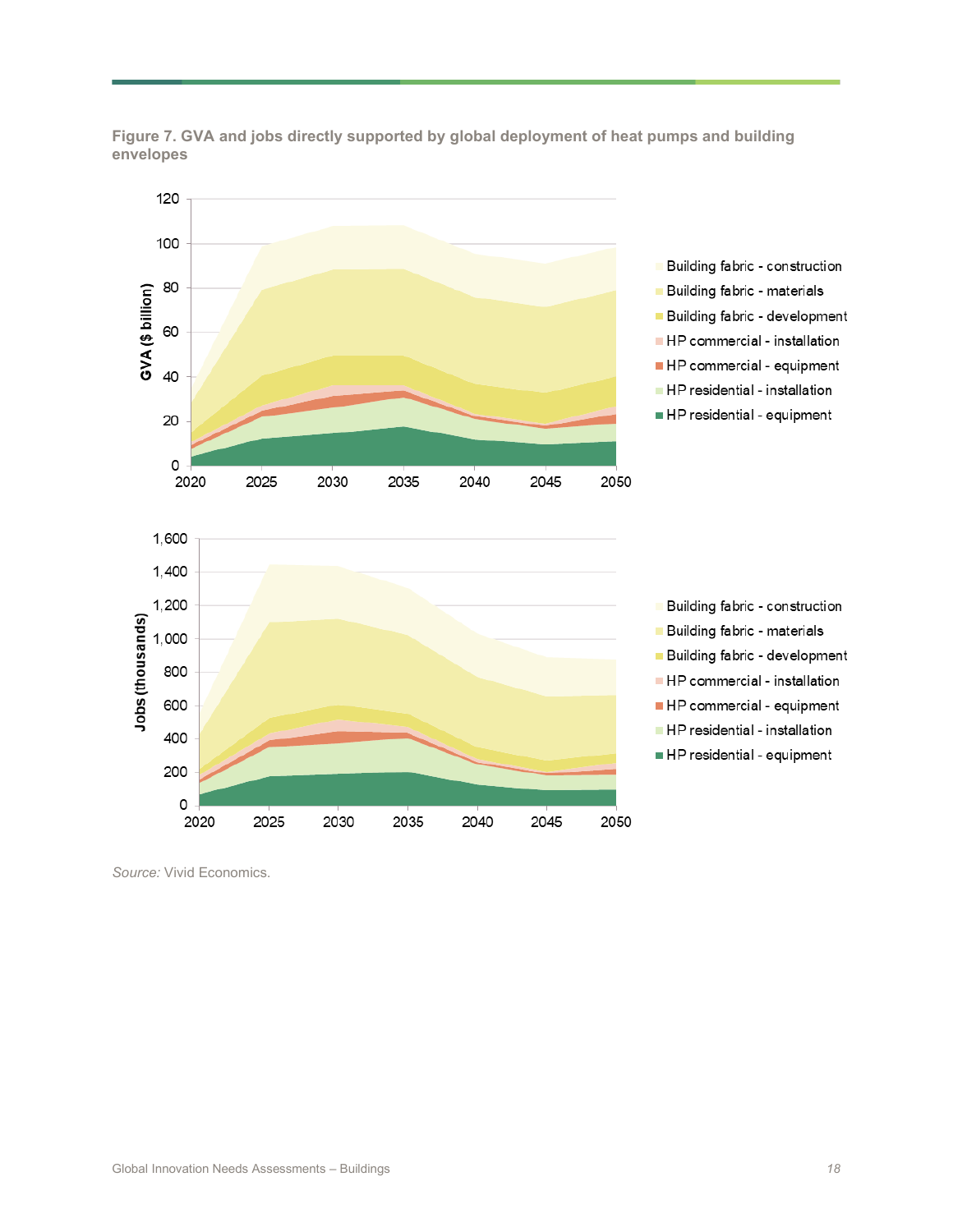# **4. The case for supporting innovation**

**To realize the full benefits of heat pumps and energy-efficient building envelopes, public spending on RD&D of some \$400 million per year is needed.** This spending represents a doubling of the current global public RD&D budget for heat pumps and building envelopes. But compared with RD&D spending needs in other technology areas covered by the GINAs, this amount remains modest for two reasons. First, the market for heat pumps (and air conditioners, which represent the same underlying technology) is already large, with global sales of nearly \$3 million in 2019. Consequently, heat pump manufacturers operate in a mature environment with strong incentives to innovate. Second, the market for building insulation largely consists of basic and cost-effective technologies, such as double- and triple-glazed windows. Faster deployment of energy-efficient building envelopes is a matter of regulation, rather than innovation. However, RD&D remains crucial to address current deployment barriers in some heat pump and building envelope market segments.

**In addition, public commercialization spending of about \$1.4 billion per year is needed to develop specialized markets and supply chains that are key to unlocking benefits.** Again, the amount of public spending is relatively modest. As noted in Section 3.2, the market size of heat pumps and energyefficient building envelopes could rise to \$100 billion and \$200 billion, respectively, in 2030. Nonetheless, public support for commercialization plays a valuable role, especially for growing supply chains that are not yet developed. For instance, construction and building retrofits require specialized workers and material suppliers. With the growth in demand for energy-efficient building envelopes, governments need to ensure that different market segments (e.g., residential houses, high-rises, historic properties, commercial buildings) all develop effectively. Commercialization spending such as targeted subsidies or procurement can help establish domestic supply chains for market segments like energy efficiency renovation that are underdeveloped. For instance, Paris has prioritized public schools for deep energy retrofits, which could help develop the supply chain for the refurbishment of old buildings.

**Finally, government support for RD&D and commercialization will need to be accompanied by broad "pull" policies that ultimately drive deployment.** Pull policies drive deployment and, hence, advance innovations. These policies effectively phase out inefficient appliances and equipment and require better insulation. For example, many countries include minimum energy performance standards for buildings (e.g., those in the European Union) and appliances (e.g., those set by the DOE in the United States). Another useful policy could be to lay out a timetable to phase out fossil fuel heating equipment, thereby sending a clear signal to producers in the market to scale up production to meet future demand. In general, building codes are a powerful regulatory tool for policymakers to advance innovations and to accelerate efficiency improvements and electrification of buildings. In old buildings, for which the costs of heating equipment replacements or refurbishments are high, subsidies or low-interest loans might be effective to support deployment, particularly for low-income households.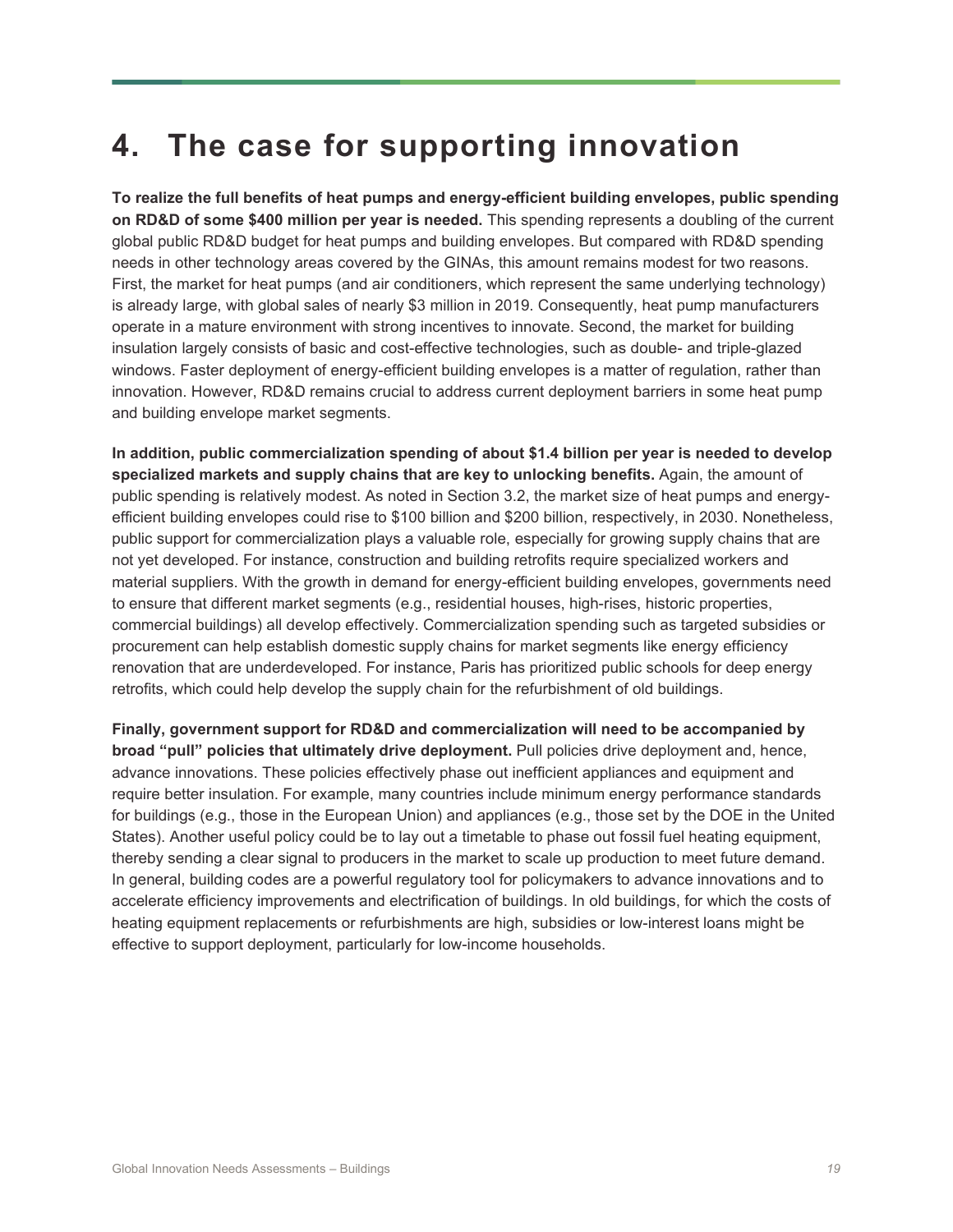## **References**

- BNEF. 2021. "BloombergNEF 2021 Executive Factbook." https://about.bnef.com/blog/bloombergnef-2021-executive-factbook/.
- Danish Energy Agency. 2021. " Technology Data for Individual Heating Plants". https://ens.dk/en/ourservices/projections-and-models/technology-data/technology-data-individual-heating-plants.
- GlobalABC/IEA/UNEP. 2020. "GlobalABC Roadmap for Buildings and Construction 2020–2050." https://globalabc.org/sites/default/files/inlinefiles/GlobalABC\_Roadmap\_for\_Buildings\_and\_Construction\_2020-2050\_3.pdf.
- IEA. 2019. "Critical Role of Buildings". https://www.iea.org/reports/the-critical-role-of-buildings.
- ———. 2020a. "Building Envelopes". https://www.iea.org/reports/building-envelopes.
- ———. 2020b. "Energy Technology Perspectives 2020". https://www.iea.org/reports/energy-technologyperspectives-2020.
- ———. 2020c. "Is Cooling the Future of Heating?". https://www.iea.org/commentaries/is-cooling-thefuture-of-heating.
	- ———. 2020d. "Share of Population Relying on Different Cooking Fuels in Selected Countries". https://www.iea.org/data-and-statistics/charts/share-of-population-relying-on-different-cooking-fuelsin-selected-countries-2015.
- ———. 2020e. "Tracking Buildings 2020". https://www.iea.org/reports/tracking-buildings-2020.
- ———. 2021. "Heat Pumps". https://www.iea.org/reports/heat-pumps.
- Kozarcanin, S., R. Hanna, I. Staffell, R. Gross, and G.B. Andresen. 2020. "Impact Of Climate Change On The Cost-Optimal Mix Of Decentralised Heat Pump And Gas Boiler Technologies In Europe". *Energy Policy* 140: 111386. doi:10.1016/j.enpol.2020.111386.
- Jadun, Paige, Colin McMillan, Daniel Steinberg, Matteo Muratori, Laura Vimmerstedt, and Trieu Mai. 2017. "Electrification futures study: end-use electric technology cost and performance projections through 2050". No. NREL/TP-6A20-70485. National Renewable Energy Lab.(NREL), Golden, CO (United States). https://www.nrel.gov/docs/fy18osti/70485.pdf.
- National Grid ESO. 2021. "Future Energy Scenarios 2021." https://www.nationalgrideso.com/futureenergy/future-energy-scenarios/fes-2021.
- NGFS. 2020. "Network for Greening the Financial System Climate Scenarios for Central Banks and Supervisors." https://www.ngfs.net/sites/default/files/medias/documents/820184 ngfs scenarios final version v6. pdf.
- OECD. 2021. "The Long Game: Fiscal Outlooks to 2060 Underline Need for Structural Reform". https://www.oecd.org/economy/growth/scenarios-for-the-world-economy-to-2060.htm.
- United Nations. 2019. "2019 Revision of World Population Prospects." 2019 Revision of World Population Prospects. https://population.un.org/wpp/.